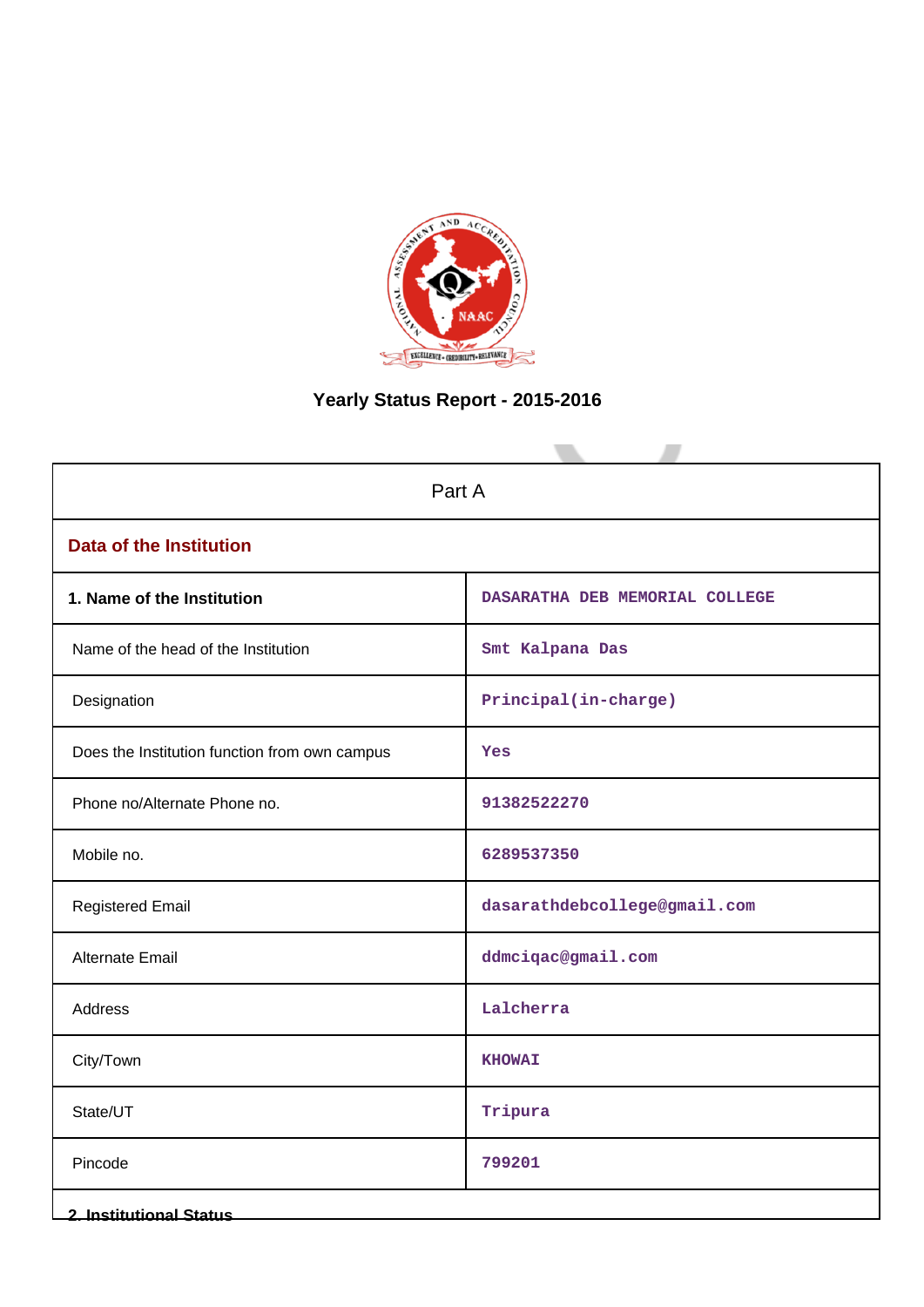| Affiliated / Constituent                                                 |              |             | Affiliated                                         |                              |                   |  |  |
|--------------------------------------------------------------------------|--------------|-------------|----------------------------------------------------|------------------------------|-------------------|--|--|
| Type of Institution                                                      |              |             |                                                    | Co-education                 |                   |  |  |
| Location                                                                 |              |             | Urban                                              |                              |                   |  |  |
| <b>Financial Status</b>                                                  |              |             | state                                              |                              |                   |  |  |
| Name of the IQAC co-ordinator/Director                                   |              |             |                                                    | Sri Goutam Bhattacharjee     |                   |  |  |
| Phone no/Alternate Phone no.                                             |              |             | 91382522270                                        |                              |                   |  |  |
| Mobile no.                                                               |              |             | 7005008296                                         |                              |                   |  |  |
| <b>Registered Email</b>                                                  |              |             | ddmciqac@gmail.com                                 |                              |                   |  |  |
| Alternate Email                                                          |              |             |                                                    | dasarathdebcollege@gmail.com |                   |  |  |
| 3. Website Address                                                       |              |             |                                                    |                              |                   |  |  |
| Web-link of the AQAR: (Previous Academic Year)                           |              |             | http://www.ddmctripura.edu.in/IQAC_NAAC            |                              |                   |  |  |
| 4. Whether Academic Calendar prepared during<br>the year                 |              |             | Yes                                                |                              |                   |  |  |
| if yes, whether it is uploaded in the institutional website:<br>Weblink: |              |             | http://www.ddmctripura.edu.in/academic<br>calendar |                              |                   |  |  |
| <b>5. Accrediation Details</b>                                           |              |             |                                                    |                              |                   |  |  |
| Cycle                                                                    | Grade        | <b>CGPA</b> | Year of                                            | Validity                     |                   |  |  |
|                                                                          |              |             | Accrediation                                       | Period From                  | Period To         |  |  |
| 1                                                                        | $\, {\bf B}$ | 2.40        | 2015                                               | $19 - Jan - 2016$            | $18 - Jan - 2021$ |  |  |
| 6. Date of Establishment of IQAC                                         |              |             | $11 - Jul - 2012$                                  |                              |                   |  |  |
| 7. Internal Quality Assurance System                                     |              |             |                                                    |                              |                   |  |  |
|                                                                          |              |             |                                                    |                              |                   |  |  |

| Quality initiatives by IQAC during the year for promoting quality culture |                                       |     |  |  |  |  |  |
|---------------------------------------------------------------------------|---------------------------------------|-----|--|--|--|--|--|
| Item /Title of the quality initiative by<br><b>IQAC</b>                   | Number of participants/ beneficiaries |     |  |  |  |  |  |
| Seminar on RECENT TRENDS<br>ON MATERIAL SCIENCE, ACT                      | $01 - \text{Mar} - 2016$              | 50  |  |  |  |  |  |
| MAGAZINE PUBLICATION                                                      | $01 - Aug - 2015$                     | 100 |  |  |  |  |  |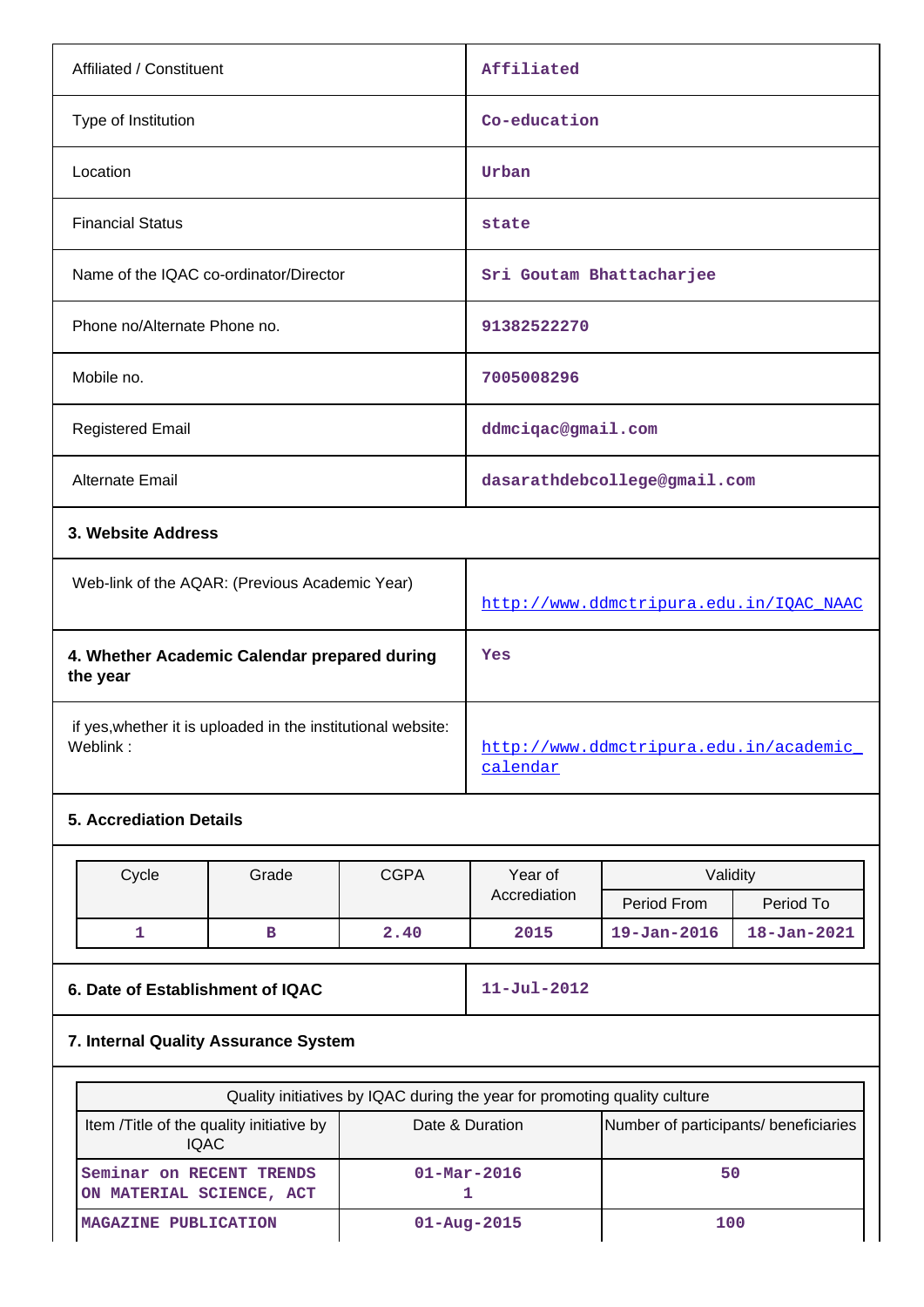| <b>BLOOD DONATION</b> | $03 - Aug - 2015$ | 30 |  |  |  |  |  |
|-----------------------|-------------------|----|--|--|--|--|--|
| No Files Uploaded !!! |                   |    |  |  |  |  |  |

# **8. Provide the list of funds by Central/ State Government- UGC/CSIR/DST/DBT/ICMR/TEQIP/World Bank/CPE of UGC etc.**

| Institution/Departmen<br>t/Faculty                                                                                 | Scheme     |  | <b>Funding Agency</b> | Year of award with<br>duration | Amount |  |  |
|--------------------------------------------------------------------------------------------------------------------|------------|--|-----------------------|--------------------------------|--------|--|--|
| Dr. SHIPRA<br><b>DATTA</b>                                                                                         | <b>MRP</b> |  | <b>UGC</b>            | 2016<br>$\mathbf{2}$           | 1.08   |  |  |
|                                                                                                                    |            |  | View File             |                                |        |  |  |
| 9. Whether composition of IQAC as per latest<br><b>NAAC</b> guidelines:                                            |            |  | Yes                   |                                |        |  |  |
| Upload latest notification of formation of IQAC                                                                    |            |  | View File             |                                |        |  |  |
| 10. Number of IQAC meetings held during the<br>year :                                                              |            |  |                       | 3                              |        |  |  |
| The minutes of IQAC meeting and compliances to the<br>decisions have been uploaded on the institutional<br>website |            |  | Yes                   |                                |        |  |  |
| Upload the minutes of meeting and action taken report                                                              |            |  | View File             |                                |        |  |  |
| 11. Whether IQAC received funding from any of<br>the funding agency to support its activities<br>during the year?  |            |  |                       |                                |        |  |  |

## **12. Significant contributions made by IQAC during the current year(maximum five bullets)**

**1 Organised Staff Training programme for research and innovation. Many faculties aaplied for MRP research project. 2 Encourage the faculty members to participate in FDP 3 Health Awareness programme for the students 4 Organised Blood donation camp in the college 5 Organised the Cleanness oriented programmes in collaboration with college NSS Unit 6 Planning and successful implementation of academic calendar throughout the session.**

### [View File](https://assessmentonline.naac.gov.in/public/Postacc/Contribution/10499_Contribution.xlsx)

**13. Plan of action chalked out by the IQAC in the beginning of the academic year towards Quality Enhancement and outcome achieved by the end of the academic year**

| Plan of Action | Achivements/Outcomes |
|----------------|----------------------|
|                |                      |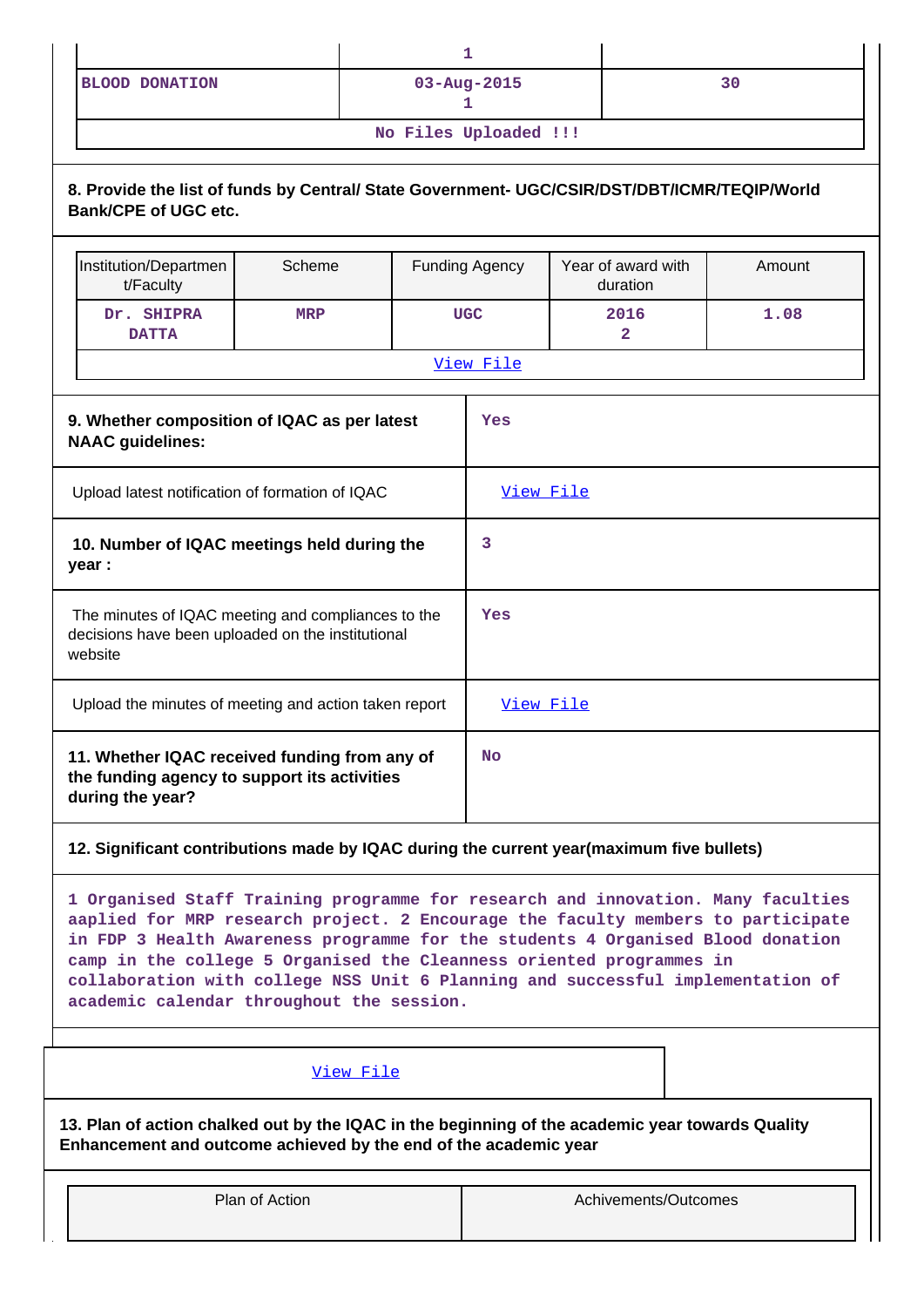| Teaching learning enhancement                                                                                        | Teachers were encouraged to adopt<br>innovative ways of teaching. Use of<br>multimedia and computers are being used<br>by teachers. Quiz, debates and seminar<br>are conducted for better understanding<br>of the topic discussed in the class.               |  |  |  |  |  |
|----------------------------------------------------------------------------------------------------------------------|---------------------------------------------------------------------------------------------------------------------------------------------------------------------------------------------------------------------------------------------------------------|--|--|--|--|--|
| Research and Seminar activities                                                                                      | Teachers were encouraged to participate<br>actively in their research of interest.<br>Faculties applied for MRP to different<br>funding agencies. Teachers also<br>attended research enhancement programme<br>and conducted academic seminars.                |  |  |  |  |  |
| Engagement in Extra Co Curricular<br>activities                                                                      | Students are engaged in various co<br>curricular activities. College NSS unit<br>celebrated NSS week and various<br>cleanliness drive was organized by the<br>students. Students also participated in<br>the Blood donation camp organized in<br>the college. |  |  |  |  |  |
|                                                                                                                      | View File                                                                                                                                                                                                                                                     |  |  |  |  |  |
| 14. Whether AQAR was placed before statutory<br>body?                                                                | <b>No</b>                                                                                                                                                                                                                                                     |  |  |  |  |  |
| 15. Whether NAAC/or any other accredited<br>body(s) visited IQAC or interacted with it to<br>assess the functioning? | No.                                                                                                                                                                                                                                                           |  |  |  |  |  |
| 16. Whether institutional data submitted to<br>AISHE:                                                                | Yes                                                                                                                                                                                                                                                           |  |  |  |  |  |
| Year of Submission                                                                                                   | 2016                                                                                                                                                                                                                                                          |  |  |  |  |  |
| Date of Submission                                                                                                   | $02 - Nov - 2016$                                                                                                                                                                                                                                             |  |  |  |  |  |
| 17. Does the Institution have Management<br><b>Information System?</b>                                               | <b>No</b>                                                                                                                                                                                                                                                     |  |  |  |  |  |
|                                                                                                                      | Part B                                                                                                                                                                                                                                                        |  |  |  |  |  |

# **CRITERION I – CURRICULAR ASPECTS**

## **1.1 – Curriculum Planning and Implementation**

 1.1.1 – Institution has the mechanism for well planned curriculum delivery and documentation. Explain in 500 words

 **Dasaratha Deb Memorial College is one of the affiliated colleges of Tripura university. It follows the curriculum / syllabi designed and prescribed by Tripura University. The curricula which was developed and adopted came into effect from the Academic session 2015-2016 onwards and credit based six semester degree course pattern. Some of our college faculty members participated and contributed in revision and framing of the syllabus/ curriculum in the meeting of BOUGS in the year 2015-2016. The college developed**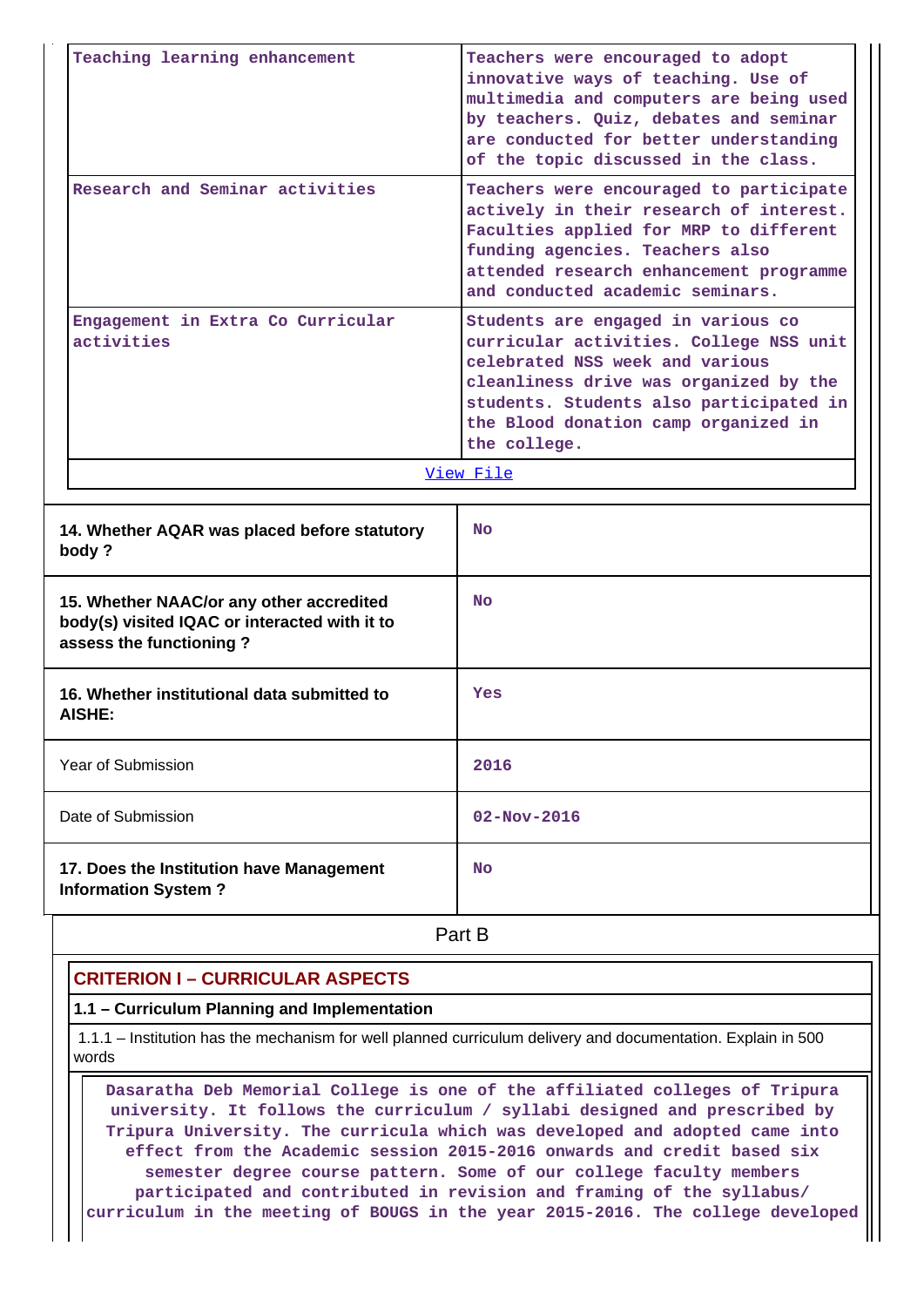**and deploys various numbers of plans for effective implementation of curriculum in teaching learning process. The college communicates the curriculum to the students, teachers and the stake holders personally. Each department provides guides, gives and displays on notice –boards. In teaching- learning process modern, innovative multi-methods of audio- visual, participatory, interactive, communicative, discussion debate are being implemented. Besides lectures and practical classes, projects, presentations, assignments and group presentation are being carried out for effective teaching learning process along with other innovative practices in the teaching learning process are being used by keeping in mind the requirements of the rural tribal students. At interval remedial classes were also given to the slow learners. Previous year questions papers were provided to the pupils personally. The college takes initiative for educational tour, field trips, excursions and seeing the historical monuments for the development of critical and divergent thinking of the students. Students are enabled to interpret, analyse, express better for such kind of educational tours. They are inspired and motivated for text oriented learning in true and holy spirit. Students are advised to follow in preparation of their project work surveying, questioning, reading, recalling and reviewing. The Departmental plan of syllabus distribution is done by the HoD of the respective department. The HoD plans, organizes, advises and suggests about innovative practices in teaching learning processes. The college master-routine is prepared by academic committee before beginning of the semester which is perused, approved and monitored by the Principal of the college and a copy of the same to be issued to HoD of each department for allocation and implementation of the same. The coordination among academic committee, HOD and faculty members ensure a balanced distribution of lectures, tutorialsand remedial classes for the betterment of the gifted, non-gifted and slow learners. The departmental time table which is approved by the principal is displayed on the departmental notice board. Tentative dates of sessional one and two and final examination for all semesters and measure vacations are included in the academic calendar which is distributed among faculty members individually. All internal examination are conducted as per the academic calendar of the college. Merit register of students are being maintained to monitor their progress and preserved by the respective departments.**

|                                                                    | 1.1.2 - Certificate/ Diploma Courses introduced during the academic year |                                                                                                                                                                          |                          |                   |                                                                 |                      |  |  |  |  |
|--------------------------------------------------------------------|--------------------------------------------------------------------------|--------------------------------------------------------------------------------------------------------------------------------------------------------------------------|--------------------------|-------------------|-----------------------------------------------------------------|----------------------|--|--|--|--|
|                                                                    | Certificate                                                              | Diploma Courses                                                                                                                                                          | Dates of<br>Introduction | <b>Duration</b>   | Focus on employ<br>ability/entreprene<br>urship                 | Skill<br>Development |  |  |  |  |
|                                                                    | Nil                                                                      | Nil                                                                                                                                                                      | Nil                      | Nil               | Nil                                                             | Nil                  |  |  |  |  |
|                                                                    | 1.2 - Academic Flexibility                                               |                                                                                                                                                                          |                          |                   |                                                                 |                      |  |  |  |  |
| 1.2.1 - New programmes/courses introduced during the academic year |                                                                          |                                                                                                                                                                          |                          |                   |                                                                 |                      |  |  |  |  |
|                                                                    |                                                                          | Programme/Course                                                                                                                                                         | Programme Specialization |                   | Dates of Introduction                                           |                      |  |  |  |  |
|                                                                    |                                                                          | Nill                                                                                                                                                                     |                          | <b>NIL</b>        | Nill                                                            |                      |  |  |  |  |
|                                                                    |                                                                          |                                                                                                                                                                          |                          | No file uploaded. |                                                                 |                      |  |  |  |  |
|                                                                    |                                                                          | 1.2.2 - Programmes in which Choice Based Credit System (CBCS)/Elective course system implemented at the<br>affiliated Colleges (if applicable) during the academic year. |                          |                   |                                                                 |                      |  |  |  |  |
|                                                                    |                                                                          | Name of programmes adopting<br><b>CBCS</b>                                                                                                                               | Programme Specialization |                   | Date of implementation of<br><b>CBCS/Elective Course System</b> |                      |  |  |  |  |
|                                                                    |                                                                          | Nill                                                                                                                                                                     |                          | <b>NIL</b>        | <b>Nill</b>                                                     |                      |  |  |  |  |
|                                                                    |                                                                          | 1.2.3 - Students enrolled in Certificate/ Diploma Courses introduced during the year                                                                                     |                          |                   |                                                                 |                      |  |  |  |  |
|                                                                    |                                                                          |                                                                                                                                                                          | Certificate              |                   | Diploma Course                                                  |                      |  |  |  |  |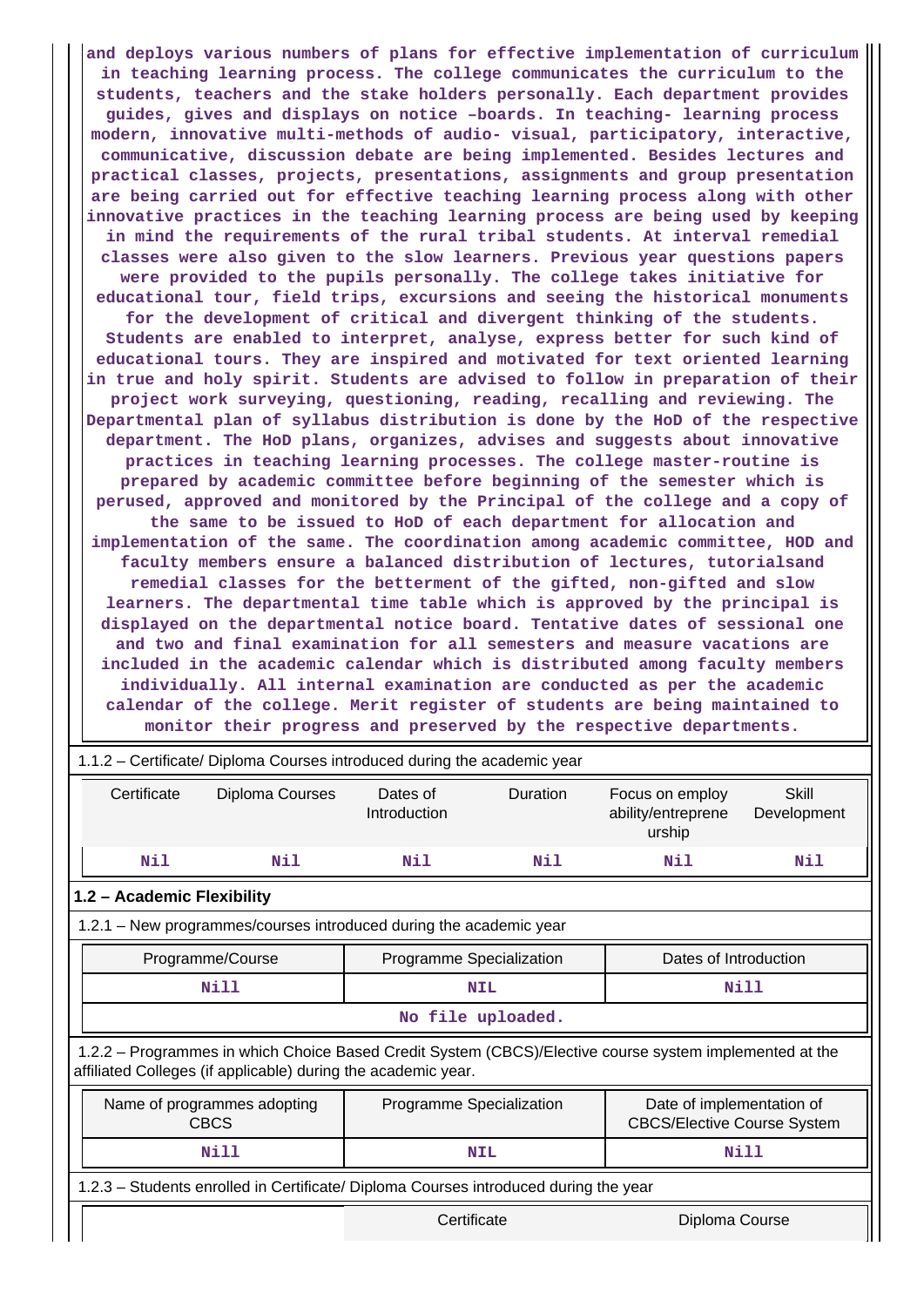| <b>Number of Students</b>                                                                                                                                                                                                                                                                                                                                    |                                                                                   | Nil<br>Nil |                              |                                   |           |                          |  |  |  |
|--------------------------------------------------------------------------------------------------------------------------------------------------------------------------------------------------------------------------------------------------------------------------------------------------------------------------------------------------------------|-----------------------------------------------------------------------------------|------------|------------------------------|-----------------------------------|-----------|--------------------------|--|--|--|
| 1.3 - Curriculum Enrichment                                                                                                                                                                                                                                                                                                                                  |                                                                                   |            |                              |                                   |           |                          |  |  |  |
| 1.3.1 – Value-added courses imparting transferable and life skills offered during the year                                                                                                                                                                                                                                                                   |                                                                                   |            |                              |                                   |           |                          |  |  |  |
|                                                                                                                                                                                                                                                                                                                                                              | <b>Value Added Courses</b><br>Date of Introduction<br>Number of Students Enrolled |            |                              |                                   |           |                          |  |  |  |
| Nil                                                                                                                                                                                                                                                                                                                                                          |                                                                                   |            | <b>Nill</b>                  |                                   | Nill      |                          |  |  |  |
|                                                                                                                                                                                                                                                                                                                                                              |                                                                                   |            | No file uploaded.            |                                   |           |                          |  |  |  |
| 1.3.2 - Field Projects / Internships under taken during the year                                                                                                                                                                                                                                                                                             |                                                                                   |            |                              |                                   |           |                          |  |  |  |
| Project/Programme Title<br>Programme Specialization<br>No. of students enrolled for Field<br>Projects / Internships                                                                                                                                                                                                                                          |                                                                                   |            |                              |                                   |           |                          |  |  |  |
| Nill                                                                                                                                                                                                                                                                                                                                                         |                                                                                   |            | <b>NIL</b>                   |                                   |           | <b>Nill</b>              |  |  |  |
|                                                                                                                                                                                                                                                                                                                                                              |                                                                                   |            | No file uploaded.            |                                   |           |                          |  |  |  |
| 1.4 - Feedback System                                                                                                                                                                                                                                                                                                                                        |                                                                                   |            |                              |                                   |           |                          |  |  |  |
| 1.4.1 - Whether structured feedback received from all the stakeholders.                                                                                                                                                                                                                                                                                      |                                                                                   |            |                              |                                   |           |                          |  |  |  |
| <b>Students</b>                                                                                                                                                                                                                                                                                                                                              |                                                                                   |            |                              |                                   | Yes       |                          |  |  |  |
| <b>Teachers</b>                                                                                                                                                                                                                                                                                                                                              |                                                                                   |            |                              |                                   | No        |                          |  |  |  |
| <b>Employers</b>                                                                                                                                                                                                                                                                                                                                             |                                                                                   |            |                              |                                   | <b>No</b> |                          |  |  |  |
| Alumni                                                                                                                                                                                                                                                                                                                                                       |                                                                                   |            |                              |                                   | <b>No</b> |                          |  |  |  |
| Parents                                                                                                                                                                                                                                                                                                                                                      |                                                                                   |            |                              |                                   | No        |                          |  |  |  |
| 1.4.2 – How the feedback obtained is being analyzed and utilized for overall development of the institution?<br>(maximum 500 words)                                                                                                                                                                                                                          |                                                                                   |            |                              |                                   |           |                          |  |  |  |
| <b>Feedback Obtained</b>                                                                                                                                                                                                                                                                                                                                     |                                                                                   |            |                              |                                   |           |                          |  |  |  |
| IQAC committee prepare a proforma/module to take the feedback of students.<br>After supplying the proforma, IQAC committee collects the filled in proforma<br>from the same and then analysed the data to prepare the final report. After<br>analysing the feedback the report is sent to the head of the institute to take<br>further action, if necessary. |                                                                                   |            |                              |                                   |           |                          |  |  |  |
| <b>CRITERION II – TEACHING- LEARNING AND EVALUATION</b>                                                                                                                                                                                                                                                                                                      |                                                                                   |            |                              |                                   |           |                          |  |  |  |
| 2.1 - Student Enrolment and Profile                                                                                                                                                                                                                                                                                                                          |                                                                                   |            |                              |                                   |           |                          |  |  |  |
| 2.1.1 - Demand Ratio during the year                                                                                                                                                                                                                                                                                                                         |                                                                                   |            |                              |                                   |           |                          |  |  |  |
| Name of the<br>Programme                                                                                                                                                                                                                                                                                                                                     | Programme<br>Specialization                                                       |            | Number of seats<br>available | Number of<br>Application received |           | <b>Students Enrolled</b> |  |  |  |
| <b>BSC</b>                                                                                                                                                                                                                                                                                                                                                   | Physics<br>(MAJOR)                                                                |            | 20                           | 3                                 |           | 3                        |  |  |  |
| <b>BCom</b>                                                                                                                                                                                                                                                                                                                                                  | Accountancy<br>(MAJOR)                                                            |            | 20                           | $\mathbf{1}$                      |           | $\mathbf{1}$             |  |  |  |
| <b>BA</b>                                                                                                                                                                                                                                                                                                                                                    | Sanskrit (MAJOR)                                                                  |            | 40                           | 39                                |           | 39                       |  |  |  |
| <b>BA</b>                                                                                                                                                                                                                                                                                                                                                    | Education<br>(MAJOR)                                                              |            | 60                           | 56                                |           | 56                       |  |  |  |
| BA                                                                                                                                                                                                                                                                                                                                                           | English (MAJOR)                                                                   |            | 40                           | 32                                |           | 32                       |  |  |  |
| <b>BA</b>                                                                                                                                                                                                                                                                                                                                                    | Bengali<br>(Major)                                                                |            | 50                           | 40                                |           | 40                       |  |  |  |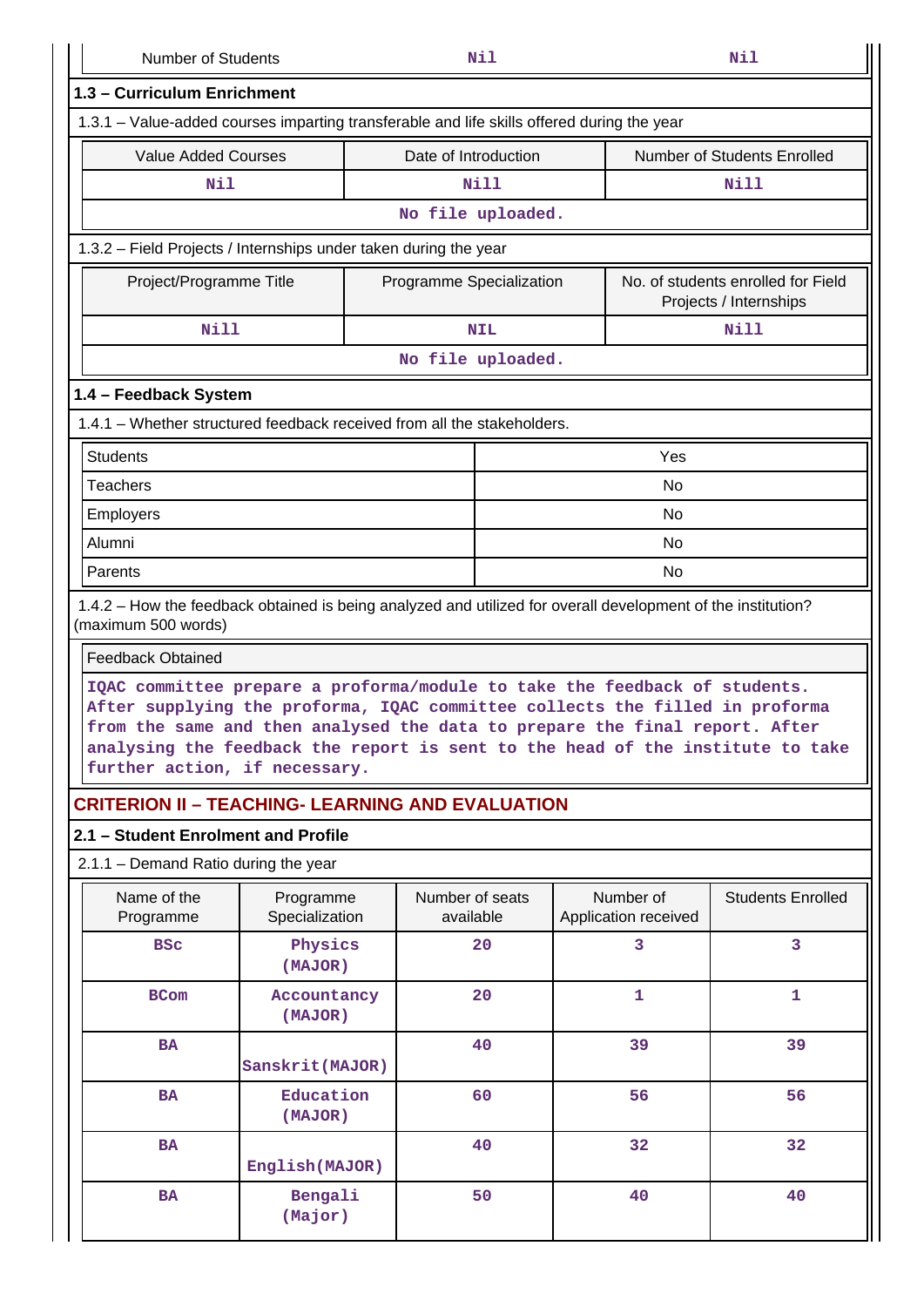|                                                                                                                                                                                                                                                                                                                                                                                                                                                                                                                                                                                                                                                                                                                                                                                                                                                                                                                                                                                                                                                                                                                                                                                                                                                                                                                                                                                                                                                                                                                     | <b>BA</b>                                                                                                                                                 | Economics<br>(Major)                                                                                               |                    |                                                              | 30                                                                                               |  | 12                                                                                               |  | 12                                                          |  |  |
|---------------------------------------------------------------------------------------------------------------------------------------------------------------------------------------------------------------------------------------------------------------------------------------------------------------------------------------------------------------------------------------------------------------------------------------------------------------------------------------------------------------------------------------------------------------------------------------------------------------------------------------------------------------------------------------------------------------------------------------------------------------------------------------------------------------------------------------------------------------------------------------------------------------------------------------------------------------------------------------------------------------------------------------------------------------------------------------------------------------------------------------------------------------------------------------------------------------------------------------------------------------------------------------------------------------------------------------------------------------------------------------------------------------------------------------------------------------------------------------------------------------------|-----------------------------------------------------------------------------------------------------------------------------------------------------------|--------------------------------------------------------------------------------------------------------------------|--------------------|--------------------------------------------------------------|--------------------------------------------------------------------------------------------------|--|--------------------------------------------------------------------------------------------------|--|-------------------------------------------------------------|--|--|
|                                                                                                                                                                                                                                                                                                                                                                                                                                                                                                                                                                                                                                                                                                                                                                                                                                                                                                                                                                                                                                                                                                                                                                                                                                                                                                                                                                                                                                                                                                                     | <b>BA</b>                                                                                                                                                 |                                                                                                                    | History<br>(MAJOR) |                                                              | 40                                                                                               |  | 34                                                                                               |  | 34                                                          |  |  |
|                                                                                                                                                                                                                                                                                                                                                                                                                                                                                                                                                                                                                                                                                                                                                                                                                                                                                                                                                                                                                                                                                                                                                                                                                                                                                                                                                                                                                                                                                                                     | <b>BA</b>                                                                                                                                                 | Philosophy<br>(MAJOR)                                                                                              |                    |                                                              | 40                                                                                               |  | 18                                                                                               |  | 18                                                          |  |  |
|                                                                                                                                                                                                                                                                                                                                                                                                                                                                                                                                                                                                                                                                                                                                                                                                                                                                                                                                                                                                                                                                                                                                                                                                                                                                                                                                                                                                                                                                                                                     | <b>BA</b>                                                                                                                                                 | Political<br>Science (MAJOR)                                                                                       |                    |                                                              | 60                                                                                               |  | 86                                                                                               |  | 60                                                          |  |  |
|                                                                                                                                                                                                                                                                                                                                                                                                                                                                                                                                                                                                                                                                                                                                                                                                                                                                                                                                                                                                                                                                                                                                                                                                                                                                                                                                                                                                                                                                                                                     |                                                                                                                                                           |                                                                                                                    |                    |                                                              | View File                                                                                        |  |                                                                                                  |  |                                                             |  |  |
|                                                                                                                                                                                                                                                                                                                                                                                                                                                                                                                                                                                                                                                                                                                                                                                                                                                                                                                                                                                                                                                                                                                                                                                                                                                                                                                                                                                                                                                                                                                     | 2.2 - Catering to Student Diversity                                                                                                                       |                                                                                                                    |                    |                                                              |                                                                                                  |  |                                                                                                  |  |                                                             |  |  |
|                                                                                                                                                                                                                                                                                                                                                                                                                                                                                                                                                                                                                                                                                                                                                                                                                                                                                                                                                                                                                                                                                                                                                                                                                                                                                                                                                                                                                                                                                                                     | 2.2.1 - Student - Full time teacher ratio (current year data)                                                                                             |                                                                                                                    |                    |                                                              |                                                                                                  |  |                                                                                                  |  |                                                             |  |  |
|                                                                                                                                                                                                                                                                                                                                                                                                                                                                                                                                                                                                                                                                                                                                                                                                                                                                                                                                                                                                                                                                                                                                                                                                                                                                                                                                                                                                                                                                                                                     | Year<br>Number of<br>students enrolled<br>in the institution<br>(UG)                                                                                      |                                                                                                                    |                    | Number of<br>students enrolled<br>in the institution<br>(PG) | Number of<br>fulltime teachers<br>available in the<br>institution<br>teaching only UG<br>courses |  | Number of<br>fulltime teachers<br>available in the<br>institution<br>teaching only PG<br>courses |  | Number of<br>teachers<br>teaching both UG<br>and PG courses |  |  |
|                                                                                                                                                                                                                                                                                                                                                                                                                                                                                                                                                                                                                                                                                                                                                                                                                                                                                                                                                                                                                                                                                                                                                                                                                                                                                                                                                                                                                                                                                                                     | 2015                                                                                                                                                      | 2214                                                                                                               |                    | Nill                                                         | 44                                                                                               |  | Nill                                                                                             |  | 44                                                          |  |  |
|                                                                                                                                                                                                                                                                                                                                                                                                                                                                                                                                                                                                                                                                                                                                                                                                                                                                                                                                                                                                                                                                                                                                                                                                                                                                                                                                                                                                                                                                                                                     | 2.3 - Teaching - Learning Process                                                                                                                         |                                                                                                                    |                    |                                                              |                                                                                                  |  |                                                                                                  |  |                                                             |  |  |
|                                                                                                                                                                                                                                                                                                                                                                                                                                                                                                                                                                                                                                                                                                                                                                                                                                                                                                                                                                                                                                                                                                                                                                                                                                                                                                                                                                                                                                                                                                                     | 2.3.1 – Percentage of teachers using ICT for effective teaching with Learning Management Systems (LMS), E-<br>learning resources etc. (current year data) |                                                                                                                    |                    |                                                              |                                                                                                  |  |                                                                                                  |  |                                                             |  |  |
|                                                                                                                                                                                                                                                                                                                                                                                                                                                                                                                                                                                                                                                                                                                                                                                                                                                                                                                                                                                                                                                                                                                                                                                                                                                                                                                                                                                                                                                                                                                     | Number of<br><b>Teachers on Roll</b>                                                                                                                      | Number of<br>teachers using<br>ICT (LMS, e-<br>Resources)                                                          |                    | <b>ICT Tools and</b><br>resources<br>available               | Number of ICT<br>enabled<br>Classrooms                                                           |  | Numberof smart<br>classrooms                                                                     |  | E-resources and<br>techniques used                          |  |  |
|                                                                                                                                                                                                                                                                                                                                                                                                                                                                                                                                                                                                                                                                                                                                                                                                                                                                                                                                                                                                                                                                                                                                                                                                                                                                                                                                                                                                                                                                                                                     | 44                                                                                                                                                        | 16                                                                                                                 |                    | 4                                                            | 3                                                                                                |  | 3                                                                                                |  | 1                                                           |  |  |
|                                                                                                                                                                                                                                                                                                                                                                                                                                                                                                                                                                                                                                                                                                                                                                                                                                                                                                                                                                                                                                                                                                                                                                                                                                                                                                                                                                                                                                                                                                                     |                                                                                                                                                           |                                                                                                                    |                    |                                                              | No file uploaded.                                                                                |  |                                                                                                  |  |                                                             |  |  |
|                                                                                                                                                                                                                                                                                                                                                                                                                                                                                                                                                                                                                                                                                                                                                                                                                                                                                                                                                                                                                                                                                                                                                                                                                                                                                                                                                                                                                                                                                                                     |                                                                                                                                                           |                                                                                                                    |                    |                                                              | No file uploaded.                                                                                |  |                                                                                                  |  |                                                             |  |  |
|                                                                                                                                                                                                                                                                                                                                                                                                                                                                                                                                                                                                                                                                                                                                                                                                                                                                                                                                                                                                                                                                                                                                                                                                                                                                                                                                                                                                                                                                                                                     | 2.3.2 - Students mentoring system available in the institution? Give details. (maximum 500 words)                                                         |                                                                                                                    |                    |                                                              |                                                                                                  |  |                                                                                                  |  |                                                             |  |  |
| Mentoring is an important and essential part of the learning process. It is a form of both academic and stress<br>related guidance. All the faculty members of DDM College are very much aware and careful about the all-round<br>development of the students and hence the college has adopted the mentoring system for effective teaching as<br>well as a student support system. A detailed record of the mentoring process is maintained by the mentor<br>teacher for effective implementation of the process and proper guidance to the students. These process includes<br>1. Induction of mentoring at the very beginning of the academic year, 2. Course specific: Punctuality in the<br>classes, identification of slow learners and advanced learners, special attention towards the slow learners in the<br>theory and practical classes, techniques of proper time management in the examination hall. 3. Stress specific:<br>to provide mental support to cope up with the family problems, academic problems, examination phobia etc. 4.<br>To maintain a cordial relationship between teaches and student for better teaching - learning. 5. Mentor along<br>with other faculties of the department meets individual student or group of students to provide counseling /<br>guidance / motivation in all academic matters, 6. Carrier guidance for higher studies, competitive examination<br>etc. 7. Intimate HOD/ Head of the institution regarding student's problems whenever situation demands |                                                                                                                                                           |                                                                                                                    |                    |                                                              |                                                                                                  |  |                                                                                                  |  |                                                             |  |  |
|                                                                                                                                                                                                                                                                                                                                                                                                                                                                                                                                                                                                                                                                                                                                                                                                                                                                                                                                                                                                                                                                                                                                                                                                                                                                                                                                                                                                                                                                                                                     | Number of students enrolled in the<br>institution                                                                                                         |                                                                                                                    |                    |                                                              | Number of fulltime teachers                                                                      |  |                                                                                                  |  | Mentor: Mentee Ratio                                        |  |  |
|                                                                                                                                                                                                                                                                                                                                                                                                                                                                                                                                                                                                                                                                                                                                                                                                                                                                                                                                                                                                                                                                                                                                                                                                                                                                                                                                                                                                                                                                                                                     | 2214<br>44<br>1:50                                                                                                                                        |                                                                                                                    |                    |                                                              |                                                                                                  |  |                                                                                                  |  |                                                             |  |  |
|                                                                                                                                                                                                                                                                                                                                                                                                                                                                                                                                                                                                                                                                                                                                                                                                                                                                                                                                                                                                                                                                                                                                                                                                                                                                                                                                                                                                                                                                                                                     | 2.4 - Teacher Profile and Quality                                                                                                                         |                                                                                                                    |                    |                                                              |                                                                                                  |  |                                                                                                  |  |                                                             |  |  |
|                                                                                                                                                                                                                                                                                                                                                                                                                                                                                                                                                                                                                                                                                                                                                                                                                                                                                                                                                                                                                                                                                                                                                                                                                                                                                                                                                                                                                                                                                                                     | 2.4.1 - Number of full time teachers appointed during the year                                                                                            |                                                                                                                    |                    |                                                              |                                                                                                  |  |                                                                                                  |  |                                                             |  |  |
|                                                                                                                                                                                                                                                                                                                                                                                                                                                                                                                                                                                                                                                                                                                                                                                                                                                                                                                                                                                                                                                                                                                                                                                                                                                                                                                                                                                                                                                                                                                     |                                                                                                                                                           | No. of sanctioned<br>No. of filled positions<br>Positions filled during<br>No. of faculty with<br>Vacant positions |                    |                                                              |                                                                                                  |  |                                                                                                  |  |                                                             |  |  |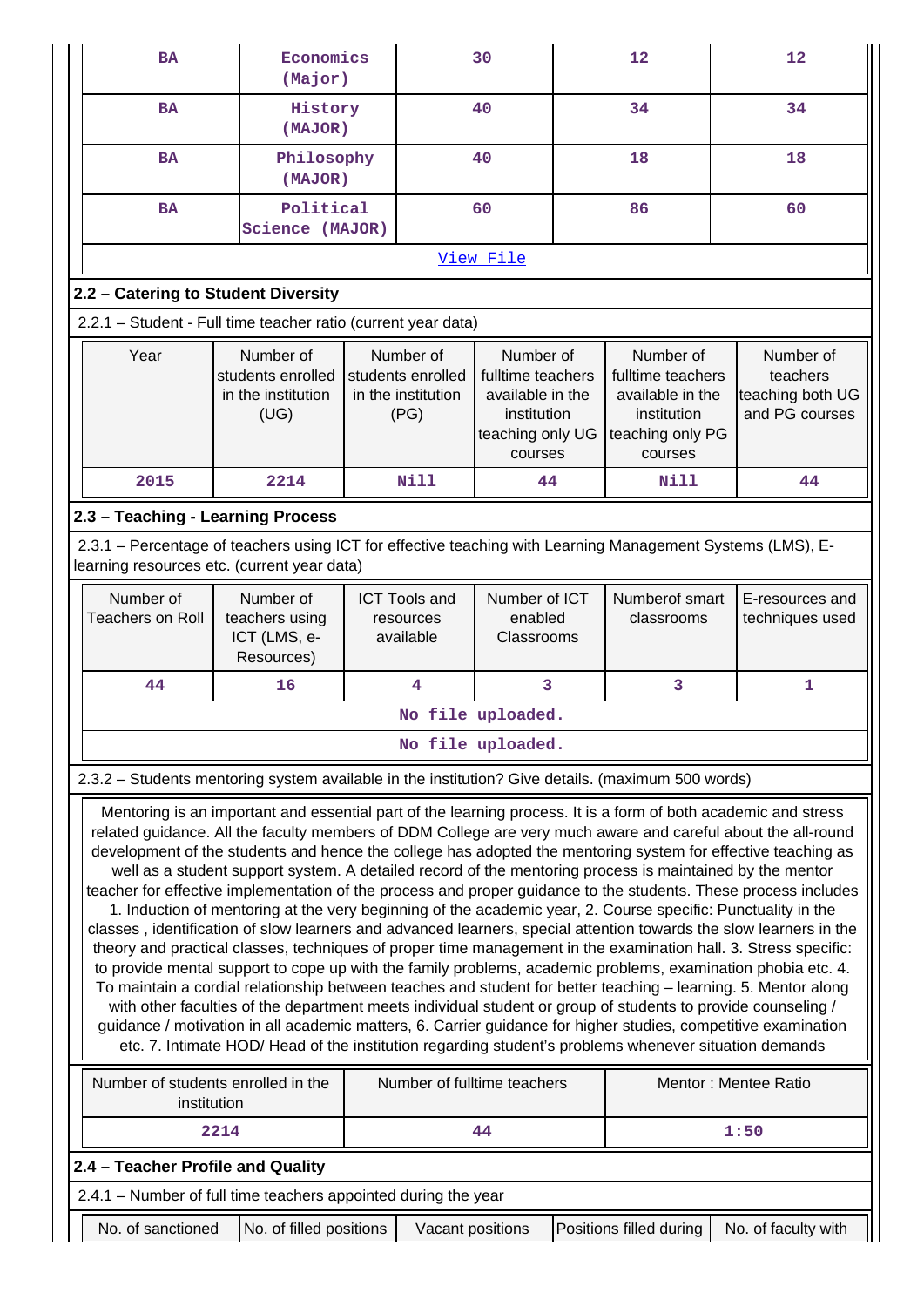|                                                                                                                                                                                                        | positions<br>the current year                                                                                                                                                                                                                                                                                                                                                                       |                                                                                                                               |                     | Ph.D                                                                                |                                |                                                                |            |                                                                                       |                                                                                                                                                                                                                                                                                                                                                                                                                                                                                                                                                                                                                                                                                                                                                                                                                                                                                                                                                                                                             |
|--------------------------------------------------------------------------------------------------------------------------------------------------------------------------------------------------------|-----------------------------------------------------------------------------------------------------------------------------------------------------------------------------------------------------------------------------------------------------------------------------------------------------------------------------------------------------------------------------------------------------|-------------------------------------------------------------------------------------------------------------------------------|---------------------|-------------------------------------------------------------------------------------|--------------------------------|----------------------------------------------------------------|------------|---------------------------------------------------------------------------------------|-------------------------------------------------------------------------------------------------------------------------------------------------------------------------------------------------------------------------------------------------------------------------------------------------------------------------------------------------------------------------------------------------------------------------------------------------------------------------------------------------------------------------------------------------------------------------------------------------------------------------------------------------------------------------------------------------------------------------------------------------------------------------------------------------------------------------------------------------------------------------------------------------------------------------------------------------------------------------------------------------------------|
| 44                                                                                                                                                                                                     |                                                                                                                                                                                                                                                                                                                                                                                                     | 44                                                                                                                            |                     |                                                                                     | Nill                           | Nill                                                           |            |                                                                                       | 14                                                                                                                                                                                                                                                                                                                                                                                                                                                                                                                                                                                                                                                                                                                                                                                                                                                                                                                                                                                                          |
| 2.4.2 - Honours and recognition received by teachers (received awards, recognition, fellowships at State, National,<br>International level from Government, recognised bodies during the year)         |                                                                                                                                                                                                                                                                                                                                                                                                     |                                                                                                                               |                     |                                                                                     |                                |                                                                |            |                                                                                       |                                                                                                                                                                                                                                                                                                                                                                                                                                                                                                                                                                                                                                                                                                                                                                                                                                                                                                                                                                                                             |
|                                                                                                                                                                                                        | Year of Award                                                                                                                                                                                                                                                                                                                                                                                       |                                                                                                                               | international level | Name of full time teachers<br>receiving awards from<br>state level, national level, |                                | Designation                                                    |            | Name of the award,<br>fellowship, received from<br>Government or recognized<br>bodies |                                                                                                                                                                                                                                                                                                                                                                                                                                                                                                                                                                                                                                                                                                                                                                                                                                                                                                                                                                                                             |
|                                                                                                                                                                                                        | 2015                                                                                                                                                                                                                                                                                                                                                                                                |                                                                                                                               | <b>NIL</b>          |                                                                                     |                                | <b>Nill</b>                                                    |            |                                                                                       | Nill                                                                                                                                                                                                                                                                                                                                                                                                                                                                                                                                                                                                                                                                                                                                                                                                                                                                                                                                                                                                        |
|                                                                                                                                                                                                        |                                                                                                                                                                                                                                                                                                                                                                                                     |                                                                                                                               |                     |                                                                                     | No file uploaded.              |                                                                |            |                                                                                       |                                                                                                                                                                                                                                                                                                                                                                                                                                                                                                                                                                                                                                                                                                                                                                                                                                                                                                                                                                                                             |
| 2.5 - Evaluation Process and Reforms                                                                                                                                                                   |                                                                                                                                                                                                                                                                                                                                                                                                     |                                                                                                                               |                     |                                                                                     |                                |                                                                |            |                                                                                       |                                                                                                                                                                                                                                                                                                                                                                                                                                                                                                                                                                                                                                                                                                                                                                                                                                                                                                                                                                                                             |
| the year                                                                                                                                                                                               |                                                                                                                                                                                                                                                                                                                                                                                                     |                                                                                                                               |                     |                                                                                     |                                |                                                                |            |                                                                                       | 2.5.1 – Number of days from the date of semester-end/ year- end examination till the declaration of results during                                                                                                                                                                                                                                                                                                                                                                                                                                                                                                                                                                                                                                                                                                                                                                                                                                                                                          |
| Programme Name                                                                                                                                                                                         |                                                                                                                                                                                                                                                                                                                                                                                                     | Programme Code                                                                                                                |                     | Semester/year                                                                       |                                | Last date of the last<br>semester-end/year-<br>end examination |            |                                                                                       | Date of declaration of<br>results of semester-<br>end/ year- end<br>examination                                                                                                                                                                                                                                                                                                                                                                                                                                                                                                                                                                                                                                                                                                                                                                                                                                                                                                                             |
| <b>Nill</b>                                                                                                                                                                                            |                                                                                                                                                                                                                                                                                                                                                                                                     | TDPH/TDPG                                                                                                                     |                     |                                                                                     | 3rd year                       |                                                                | 01/06/2016 |                                                                                       | 01/09/2016                                                                                                                                                                                                                                                                                                                                                                                                                                                                                                                                                                                                                                                                                                                                                                                                                                                                                                                                                                                                  |
|                                                                                                                                                                                                        |                                                                                                                                                                                                                                                                                                                                                                                                     |                                                                                                                               |                     |                                                                                     | View File                      |                                                                |            |                                                                                       |                                                                                                                                                                                                                                                                                                                                                                                                                                                                                                                                                                                                                                                                                                                                                                                                                                                                                                                                                                                                             |
| 2.5.2 - Reforms initiated on Continuous Internal Evaluation(CIE) system at the institutional level (250 words)                                                                                         |                                                                                                                                                                                                                                                                                                                                                                                                     |                                                                                                                               |                     |                                                                                     |                                |                                                                |            |                                                                                       |                                                                                                                                                                                                                                                                                                                                                                                                                                                                                                                                                                                                                                                                                                                                                                                                                                                                                                                                                                                                             |
|                                                                                                                                                                                                        |                                                                                                                                                                                                                                                                                                                                                                                                     | Answer scripts are also shown to the students so that they can prepare<br>merit register to monitor the progress of students. |                     |                                                                                     |                                |                                                                |            |                                                                                       | guideline. Both the formative and summative methods are followed in the college<br>to evaluate the performance of the students. The college has initiated internal<br>assessment examination according to the university examination rules for both<br>honours and general course students. These internal assessment tests are held<br>according to the tentative dates given in the academic calendar of the college.<br>In the formative evaluation process, quizzes, projects, debate competition,<br>group discussion etc are also conducted at the departmental level and college<br>level. Summative method is followed at the end of the session through year-end<br>examination. The departments conduct all of their evaluation process within the<br>framework decided by the college examination committee. Answer scripts are<br>evaluated in the concerned department and results are displayed accordingly.<br>themselves in a better way for future examinations. Departments also maintain |
| words)                                                                                                                                                                                                 |                                                                                                                                                                                                                                                                                                                                                                                                     |                                                                                                                               |                     |                                                                                     |                                |                                                                |            |                                                                                       | 2.5.3 – Academic calendar prepared and adhered for conduct of Examination and other related matters (250)                                                                                                                                                                                                                                                                                                                                                                                                                                                                                                                                                                                                                                                                                                                                                                                                                                                                                                   |
|                                                                                                                                                                                                        | The college prepares the Academic Calendar and also published it in the college<br>prospectus. It includes details of about the continuous internal evaluation<br>mechanism and year-end examination. It also includes the timeline of all other<br>academic activities and major vacation dates. The Academic calendar maintains a<br>balance between academic activities and examination schedule |                                                                                                                               |                     |                                                                                     |                                |                                                                |            |                                                                                       |                                                                                                                                                                                                                                                                                                                                                                                                                                                                                                                                                                                                                                                                                                                                                                                                                                                                                                                                                                                                             |
| 2.6 - Student Performance and Learning Outcomes                                                                                                                                                        |                                                                                                                                                                                                                                                                                                                                                                                                     |                                                                                                                               |                     |                                                                                     |                                |                                                                |            |                                                                                       |                                                                                                                                                                                                                                                                                                                                                                                                                                                                                                                                                                                                                                                                                                                                                                                                                                                                                                                                                                                                             |
| 2.6.1 – Program outcomes, program specific outcomes and course outcomes for all programs offered by the<br>institution are stated and displayed in website of the institution (to provide the weblink) |                                                                                                                                                                                                                                                                                                                                                                                                     |                                                                                                                               |                     |                                                                                     |                                |                                                                |            |                                                                                       |                                                                                                                                                                                                                                                                                                                                                                                                                                                                                                                                                                                                                                                                                                                                                                                                                                                                                                                                                                                                             |
|                                                                                                                                                                                                        |                                                                                                                                                                                                                                                                                                                                                                                                     |                                                                                                                               |                     |                                                                                     | http://www.ddmctripura.edu.in/ |                                                                |            |                                                                                       |                                                                                                                                                                                                                                                                                                                                                                                                                                                                                                                                                                                                                                                                                                                                                                                                                                                                                                                                                                                                             |
| 2.6.2 - Pass percentage of students                                                                                                                                                                    |                                                                                                                                                                                                                                                                                                                                                                                                     |                                                                                                                               |                     |                                                                                     |                                |                                                                |            |                                                                                       |                                                                                                                                                                                                                                                                                                                                                                                                                                                                                                                                                                                                                                                                                                                                                                                                                                                                                                                                                                                                             |
| Programme                                                                                                                                                                                              |                                                                                                                                                                                                                                                                                                                                                                                                     | Programme                                                                                                                     |                     | Programme                                                                           | Number of                      |                                                                | Number of  |                                                                                       | Pass Percentage                                                                                                                                                                                                                                                                                                                                                                                                                                                                                                                                                                                                                                                                                                                                                                                                                                                                                                                                                                                             |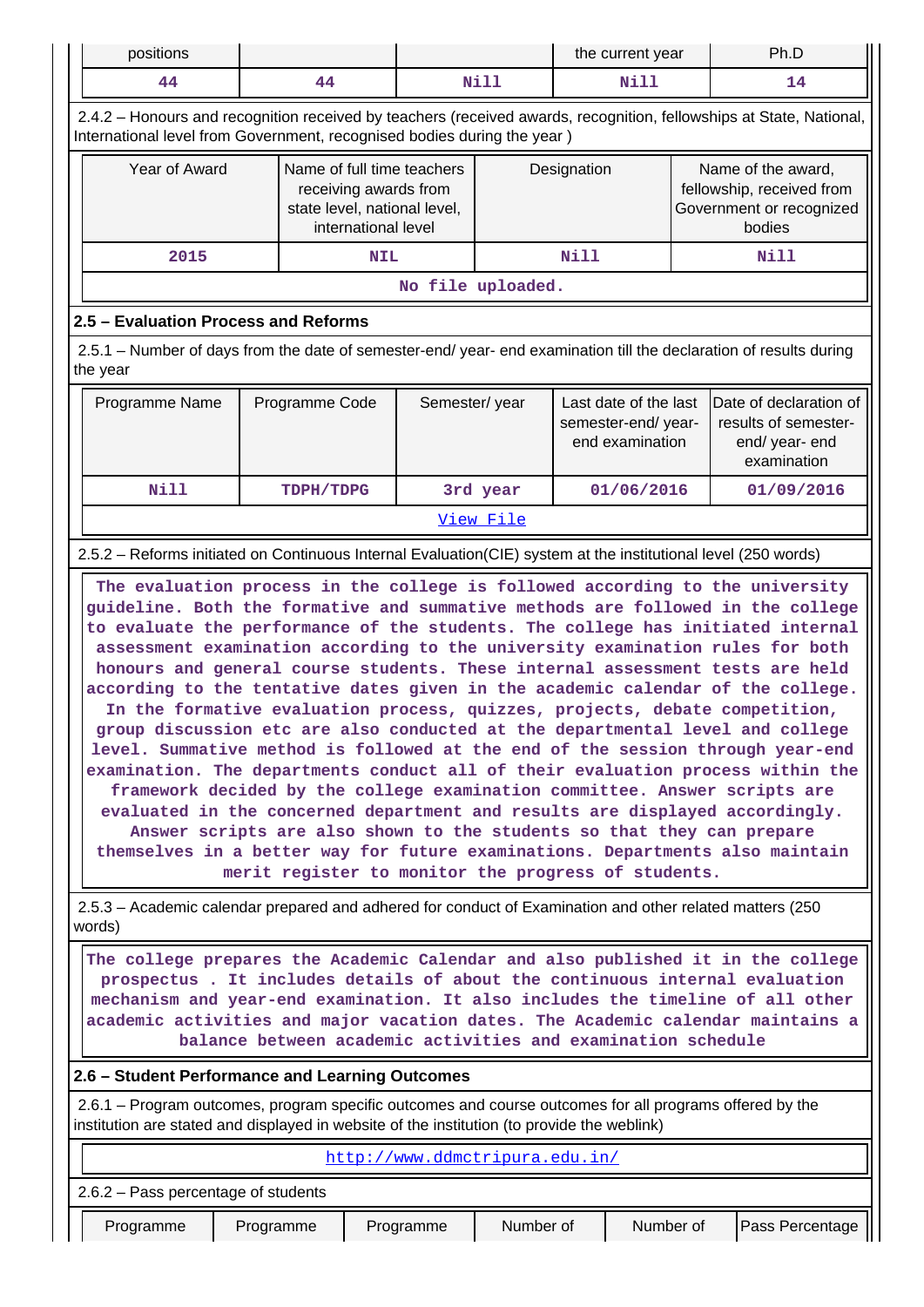| Code                                           | Name                                                                                                                                                                      | Specialization                  | students<br>appeared in the<br>final year<br>examination |  | students passed<br>in final year<br>examination |      |                                    |
|------------------------------------------------|---------------------------------------------------------------------------------------------------------------------------------------------------------------------------|---------------------------------|----------------------------------------------------------|--|-------------------------------------------------|------|------------------------------------|
| <b>TDPG</b>                                    | <b>BCom</b>                                                                                                                                                               | B. Com.<br>(General)            | 11                                                       |  | 8                                               |      | 73                                 |
| <b>TDPG</b>                                    | <b>BA</b>                                                                                                                                                                 | B.A.<br>(General)               | 393                                                      |  | 368                                             |      | 94                                 |
| TDPH                                           | <b>BA</b>                                                                                                                                                                 | Sanskrit (M<br>AJOR)            | 23                                                       |  | 17                                              |      | 74                                 |
| TDPH                                           | <b>BA</b>                                                                                                                                                                 | Political<br>Science<br>(MAJOR) | 36                                                       |  | 35                                              |      | 97                                 |
| TDPH                                           | <b>BA</b>                                                                                                                                                                 | Philosophy<br>(MAJOR)           | 10                                                       |  | 8                                               |      | 80                                 |
| TDPH                                           | <b>BA</b>                                                                                                                                                                 | History<br>(MAJOR)              | 11                                                       |  | 9                                               |      | 82                                 |
| TDPH                                           | <b>BA</b>                                                                                                                                                                 | Education<br>(MAJOR)            | 22                                                       |  | 22                                              |      | 100                                |
| TDPH                                           | <b>BA</b>                                                                                                                                                                 | English (MA<br>JOR)             | 12                                                       |  | 12                                              |      | 100                                |
| TDPH                                           | <b>BA</b>                                                                                                                                                                 | Economics<br>(Major)            | 1                                                        |  | $\mathbf 1$                                     |      | 100                                |
| TDPH                                           | <b>BA</b>                                                                                                                                                                 | Bengali<br>(Major)              | 20                                                       |  | 20                                              |      | 100                                |
|                                                |                                                                                                                                                                           |                                 | View File                                                |  |                                                 |      |                                    |
| 2.7 - Student Satisfaction Survey              |                                                                                                                                                                           |                                 |                                                          |  |                                                 |      |                                    |
|                                                | 2.7.1 - Student Satisfaction Survey (SSS) on overall institutional performance (Institution may design the<br>questionnaire) (results and details be provided as weblink) |                                 |                                                          |  |                                                 |      |                                    |
|                                                |                                                                                                                                                                           |                                 | http://www.ddmctripura.edu.in/IQAC NAAC                  |  |                                                 |      |                                    |
|                                                | <b>CRITERION III - RESEARCH, INNOVATIONS AND EXTENSION</b>                                                                                                                |                                 |                                                          |  |                                                 |      |                                    |
|                                                | 3.1 - Resource Mobilization for Research                                                                                                                                  |                                 |                                                          |  |                                                 |      |                                    |
|                                                | 3.1.1 - Research funds sanctioned and received from various agencies, industry and other organisations                                                                    |                                 |                                                          |  |                                                 |      |                                    |
| Nature of the Project                          | Duration                                                                                                                                                                  | Name of the funding<br>agency   |                                                          |  | Total grant<br>sanctioned                       |      | Amount received<br>during the year |
| Minor<br>Projects                              | 730                                                                                                                                                                       |                                 | <b>UGC</b>                                               |  | 26                                              |      | 19.75                              |
|                                                |                                                                                                                                                                           |                                 | View File                                                |  |                                                 |      |                                    |
| 3.2 - Innovation Ecosystem                     |                                                                                                                                                                           |                                 |                                                          |  |                                                 |      |                                    |
| practices during the year                      | 3.2.1 - Workshops/Seminars Conducted on Intellectual Property Rights (IPR) and Industry-Academia Innovative                                                               |                                 |                                                          |  |                                                 |      |                                    |
| Title of workshop/seminar                      |                                                                                                                                                                           | Name of the Dept.               |                                                          |  |                                                 | Date |                                    |
| RECENT TRENDS ON MATERIAL<br>SCIENCE, ACT,     |                                                                                                                                                                           | Chemistry                       |                                                          |  | 01/03/2016                                      |      |                                    |
| COMPUTATIONAL INFORMATION<br><b>PROCESSING</b> |                                                                                                                                                                           | <b>IT</b>                       |                                                          |  | 04/02/2016                                      |      |                                    |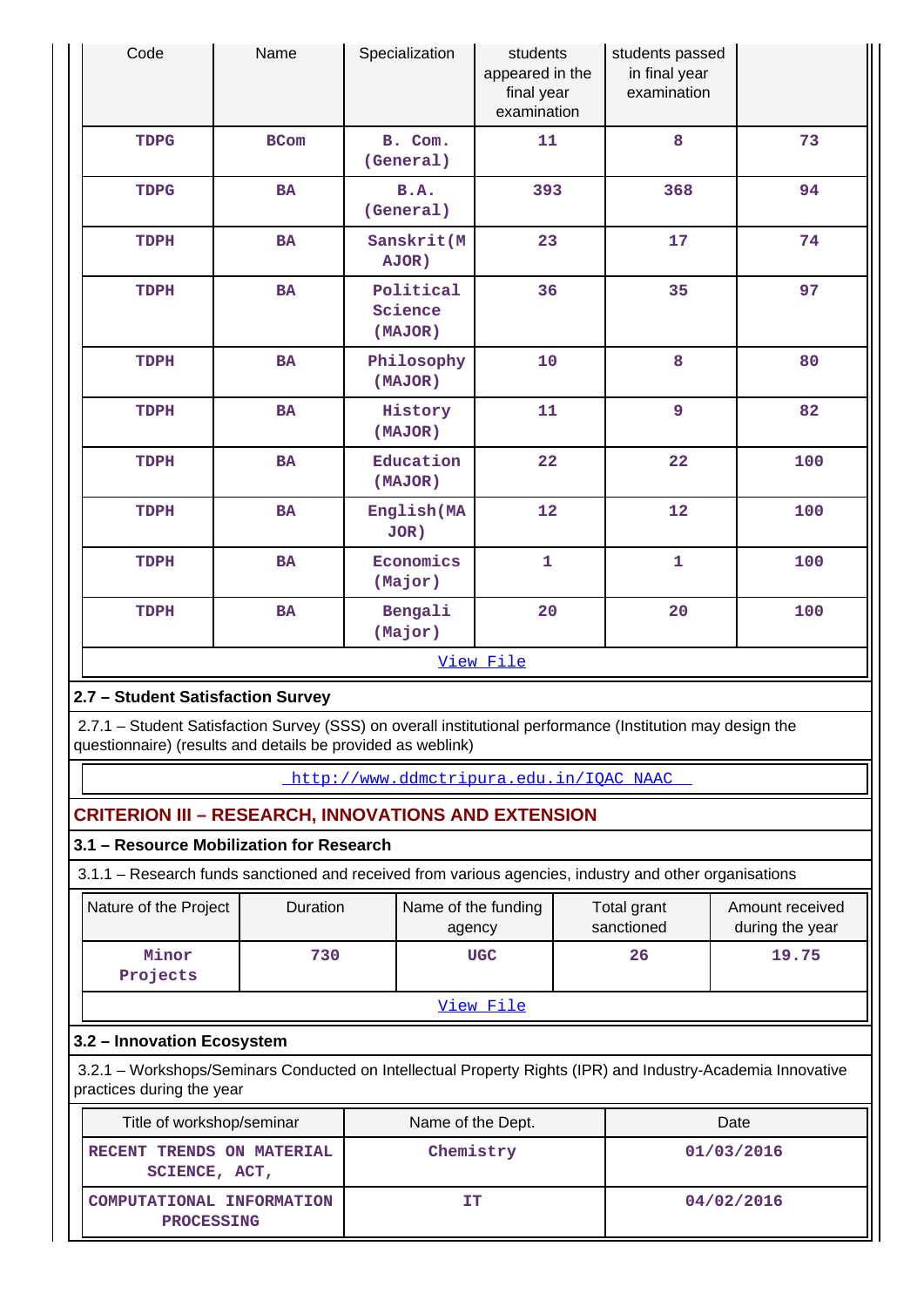| 3.2.2 - Awards for Innovation won by Institution/Teachers/Research scholars/Students during the year                                                                  |                        |                   |                   |                            |                         |                               |                                                                    |                                                                                                                 |  |
|-----------------------------------------------------------------------------------------------------------------------------------------------------------------------|------------------------|-------------------|-------------------|----------------------------|-------------------------|-------------------------------|--------------------------------------------------------------------|-----------------------------------------------------------------------------------------------------------------|--|
| Name of Awardee<br>Title of the innovation                                                                                                                            |                        |                   |                   | <b>Awarding Agency</b>     |                         | Date of award                 |                                                                    | Category                                                                                                        |  |
| Nil                                                                                                                                                                   |                        | Nill              |                   | <b>Nill</b><br><b>Nill</b> |                         |                               |                                                                    | Nill                                                                                                            |  |
|                                                                                                                                                                       |                        |                   | No file uploaded. |                            |                         |                               |                                                                    |                                                                                                                 |  |
| 3.2.3 - No. of Incubation centre created, start-ups incubated on campus during the year                                                                               |                        |                   |                   |                            |                         |                               |                                                                    |                                                                                                                 |  |
| Incubation<br>Center                                                                                                                                                  | Name                   |                   | Sponsered By      |                            | Name of the<br>Start-up | Nature of Start-<br><b>up</b> |                                                                    | Date of<br>Commencement                                                                                         |  |
| Nil                                                                                                                                                                   | Nill                   |                   | <b>Nill</b>       |                            | <b>Nill</b>             |                               | Nill                                                               | <b>Nill</b>                                                                                                     |  |
|                                                                                                                                                                       |                        |                   | No file uploaded. |                            |                         |                               |                                                                    |                                                                                                                 |  |
| 3.3 - Research Publications and Awards                                                                                                                                |                        |                   |                   |                            |                         |                               |                                                                    |                                                                                                                 |  |
| 3.3.1 - Incentive to the teachers who receive recognition/awards                                                                                                      |                        |                   |                   |                            |                         |                               |                                                                    |                                                                                                                 |  |
|                                                                                                                                                                       | <b>State</b>           |                   |                   | National                   |                         |                               | International                                                      |                                                                                                                 |  |
|                                                                                                                                                                       | $\mathbf 0$            |                   |                   | 0                          |                         |                               | 0                                                                  |                                                                                                                 |  |
| 3.3.2 - Ph. Ds awarded during the year (applicable for PG College, Research Center)                                                                                   |                        |                   |                   |                            |                         |                               |                                                                    |                                                                                                                 |  |
|                                                                                                                                                                       | Name of the Department |                   |                   |                            |                         |                               | Number of PhD's Awarded                                            |                                                                                                                 |  |
|                                                                                                                                                                       | Nil                    |                   |                   |                            |                         |                               | Nill                                                               |                                                                                                                 |  |
| 3.3.3 - Research Publications in the Journals notified on UGC website during the year                                                                                 |                        |                   |                   |                            |                         |                               |                                                                    |                                                                                                                 |  |
| <b>Type</b><br>Department                                                                                                                                             |                        |                   |                   | Number of Publication      |                         |                               | Average Impact Factor (if<br>any)                                  |                                                                                                                 |  |
| National                                                                                                                                                              |                        | <b>PHILOSOPHY</b> |                   |                            | 1                       |                               |                                                                    | Nill                                                                                                            |  |
| International                                                                                                                                                         |                        | <b>CHEMISTRY</b>  | 1                 |                            |                         |                               |                                                                    | <b>Nill</b>                                                                                                     |  |
| National                                                                                                                                                              |                        | <b>ECONOMICS</b>  |                   |                            | 1                       |                               |                                                                    | <b>Nill</b>                                                                                                     |  |
| National                                                                                                                                                              |                        | <b>ZOOLOGY</b>    |                   | 1                          |                         |                               |                                                                    | Nill                                                                                                            |  |
|                                                                                                                                                                       |                        |                   | No file uploaded. |                            |                         |                               |                                                                    |                                                                                                                 |  |
| Proceedings per Teacher during the year                                                                                                                               |                        |                   |                   |                            |                         |                               |                                                                    | 3.3.4 - Books and Chapters in edited Volumes / Books published, and papers in National/International Conference |  |
|                                                                                                                                                                       | Department             |                   |                   |                            |                         |                               | Number of Publication                                              |                                                                                                                 |  |
|                                                                                                                                                                       | <b>BENGALI</b>         |                   |                   | 8                          |                         |                               |                                                                    |                                                                                                                 |  |
|                                                                                                                                                                       | POLITICAL SCIENCE      |                   |                   | 1                          |                         |                               |                                                                    |                                                                                                                 |  |
|                                                                                                                                                                       | <b>ECONOMICS</b>       |                   |                   | 1                          |                         |                               |                                                                    |                                                                                                                 |  |
|                                                                                                                                                                       |                        |                   | No file uploaded. |                            |                         |                               |                                                                    |                                                                                                                 |  |
| 3.3.5 – Bibliometrics of the publications during the last Academic year based on average citation index in Scopus/<br>Web of Science or PubMed/ Indian Citation Index |                        |                   |                   |                            |                         |                               |                                                                    |                                                                                                                 |  |
| Title of the<br>Paper                                                                                                                                                 | Name of<br>Author      | Title of journal  |                   | Year of<br>publication     | <b>Citation Index</b>   |                               | Institutional<br>affiliation as<br>mentioned in<br>the publication | Number of<br>citations<br>excluding self<br>citation                                                            |  |
| <b>NIL</b>                                                                                                                                                            | Nill                   | <b>Nill</b>       |                   | Nill                       | <b>Nill</b>             |                               | Nill                                                               | Nill                                                                                                            |  |
|                                                                                                                                                                       |                        |                   | No file uploaded. |                            |                         |                               |                                                                    |                                                                                                                 |  |
| 3.3.6 - h-Index of the Institutional Publications during the year. (based on Scopus/ Web of science)                                                                  |                        |                   |                   |                            |                         |                               |                                                                    |                                                                                                                 |  |
| Title of the                                                                                                                                                          | Name of                | Title of journal  |                   | Year of                    | h-index                 |                               | Number of                                                          | Institutional                                                                                                   |  |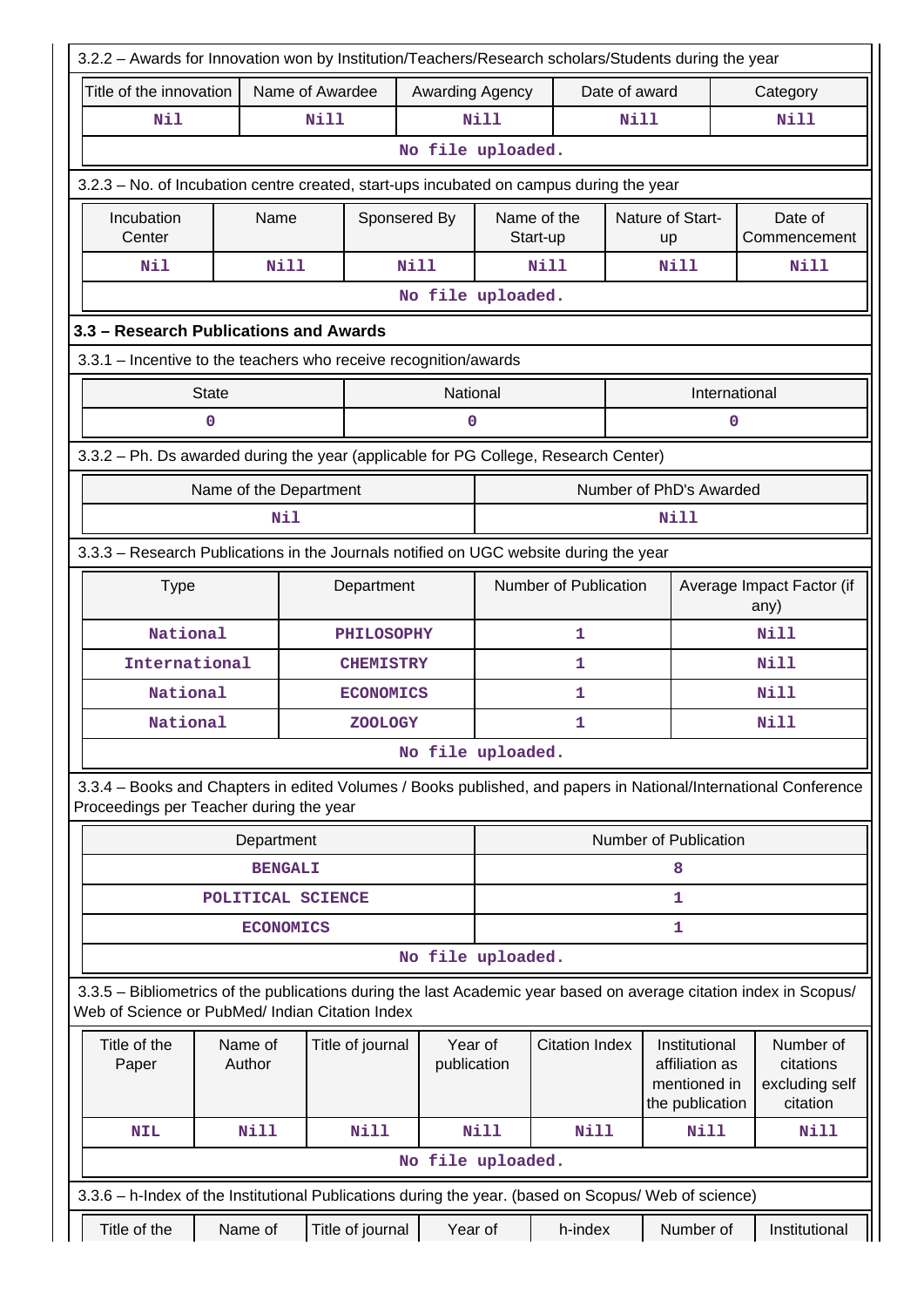| Paper                                                                                                                                                                                                              |                                                                          | Author                  |                |                                                 | publication       |                            |                                                         |                                            | citations<br>excluding self<br>citation |                                                          | affiliation as<br>mentioned in<br>the publication |  |
|--------------------------------------------------------------------------------------------------------------------------------------------------------------------------------------------------------------------|--------------------------------------------------------------------------|-------------------------|----------------|-------------------------------------------------|-------------------|----------------------------|---------------------------------------------------------|--------------------------------------------|-----------------------------------------|----------------------------------------------------------|---------------------------------------------------|--|
| <b>NIL</b>                                                                                                                                                                                                         |                                                                          | <b>Nill</b>             |                | <b>Nill</b>                                     |                   | <b>Nill</b>                | <b>Nill</b>                                             |                                            | <b>Nill</b>                             |                                                          | Nill                                              |  |
|                                                                                                                                                                                                                    |                                                                          |                         |                |                                                 | No file uploaded. |                            |                                                         |                                            |                                         |                                                          |                                                   |  |
| 3.3.7 - Faculty participation in Seminars/Conferences and Symposia during the year:                                                                                                                                |                                                                          |                         |                |                                                 |                   |                            |                                                         |                                            |                                         |                                                          |                                                   |  |
| Number of Faculty<br>International<br>National<br><b>State</b><br>Local                                                                                                                                            |                                                                          |                         |                |                                                 |                   |                            |                                                         |                                            |                                         |                                                          |                                                   |  |
| Presented<br>papers                                                                                                                                                                                                |                                                                          |                         | $\overline{2}$ |                                                 |                   | 5                          |                                                         | 1                                          |                                         |                                                          | <b>Nill</b>                                       |  |
| Resource<br>persons                                                                                                                                                                                                |                                                                          |                         | Nill           |                                                 |                   | <b>Nill</b>                |                                                         | <b>Nill</b>                                |                                         |                                                          | 4                                                 |  |
|                                                                                                                                                                                                                    |                                                                          |                         |                |                                                 | No file uploaded. |                            |                                                         |                                            |                                         |                                                          |                                                   |  |
| 3.4 - Extension Activities                                                                                                                                                                                         |                                                                          |                         |                |                                                 |                   |                            |                                                         |                                            |                                         |                                                          |                                                   |  |
| 3.4.1 - Number of extension and outreach programmes conducted in collaboration with industry, community and<br>Non- Government Organisations through NSS/NCC/Red cross/Youth Red Cross (YRC) etc., during the year |                                                                          |                         |                |                                                 |                   |                            |                                                         |                                            |                                         |                                                          |                                                   |  |
| Title of the activities                                                                                                                                                                                            |                                                                          |                         |                | Organising unit/agency/<br>collaborating agency |                   |                            | activities                                              | Number of teachers<br>participated in such |                                         | Number of students<br>participated in such<br>activities |                                                   |  |
| <b>VANAMOHATASAVA</b>                                                                                                                                                                                              |                                                                          |                         |                | <b>NSS</b>                                      |                   |                            | 4                                                       |                                            |                                         | 80                                                       |                                                   |  |
| SPECIAL CAMP                                                                                                                                                                                                       |                                                                          |                         |                | <b>NSS</b>                                      |                   |                            | 4                                                       |                                            |                                         | 60                                                       |                                                   |  |
|                                                                                                                                                                                                                    |                                                                          |                         |                |                                                 | No file uploaded. |                            |                                                         |                                            |                                         |                                                          |                                                   |  |
| 3.4.2 - Awards and recognition received for extension activities from Government and other recognized bodies<br>during the year                                                                                    |                                                                          |                         |                |                                                 |                   |                            |                                                         |                                            |                                         |                                                          |                                                   |  |
| Name of the activity                                                                                                                                                                                               |                                                                          |                         |                | Award/Recognition                               |                   | <b>Awarding Bodies</b>     |                                                         |                                            |                                         | Number of students<br><b>Benefited</b>                   |                                                   |  |
| <b>NIL</b>                                                                                                                                                                                                         |                                                                          |                         |                | <b>Nill</b>                                     | Nill              |                            |                                                         |                                            |                                         | <b>Nill</b>                                              |                                                   |  |
|                                                                                                                                                                                                                    |                                                                          |                         |                |                                                 | No file uploaded. |                            |                                                         |                                            |                                         |                                                          |                                                   |  |
| 3.4.3 - Students participating in extension activities with Government Organisations, Non-Government<br>Organisations and programmes such as Swachh Bharat, Aids Awareness, Gender Issue, etc. during the year     |                                                                          |                         |                |                                                 |                   |                            |                                                         |                                            |                                         |                                                          |                                                   |  |
|                                                                                                                                                                                                                    | Name of the scheme<br>Organising unit/Agen<br>cy/collaborating<br>agency |                         |                | Name of the activity                            |                   |                            | Number of teachers<br>participated in such<br>activites |                                            |                                         | Number of students<br>participated in such<br>activites  |                                                   |  |
| <b>NIL</b>                                                                                                                                                                                                         |                                                                          |                         | Nill           |                                                 |                   | <b>Nill</b><br><b>Nill</b> |                                                         |                                            |                                         | Nill                                                     |                                                   |  |
|                                                                                                                                                                                                                    |                                                                          |                         |                |                                                 | No file uploaded. |                            |                                                         |                                            |                                         |                                                          |                                                   |  |
| 3.5 - Collaborations                                                                                                                                                                                               |                                                                          |                         |                |                                                 |                   |                            |                                                         |                                            |                                         |                                                          |                                                   |  |
| 3.5.1 - Number of Collaborative activities for research, faculty exchange, student exchange during the year                                                                                                        |                                                                          |                         |                |                                                 |                   |                            |                                                         |                                            |                                         |                                                          |                                                   |  |
| Source of financial support<br>Nature of activity<br>Participant                                                                                                                                                   |                                                                          |                         |                |                                                 |                   |                            |                                                         | Duration                                   |                                         |                                                          |                                                   |  |
| <b>NIL</b>                                                                                                                                                                                                         |                                                                          |                         |                | Nill                                            |                   |                            | Nill                                                    |                                            |                                         |                                                          | Nill                                              |  |
|                                                                                                                                                                                                                    |                                                                          |                         |                |                                                 | No file uploaded. |                            |                                                         |                                            |                                         |                                                          |                                                   |  |
| 3.5.2 - Linkages with institutions/industries for internship, on-the- job training, project work, sharing of research<br>facilities etc. during the year                                                           |                                                                          |                         |                |                                                 |                   |                            |                                                         |                                            |                                         |                                                          |                                                   |  |
| Nature of linkage                                                                                                                                                                                                  |                                                                          | Title of the<br>linkage |                | Name of the<br>partnering<br>institution/       |                   |                            | <b>Duration From</b>                                    |                                            | <b>Duration To</b>                      |                                                          | Participant                                       |  |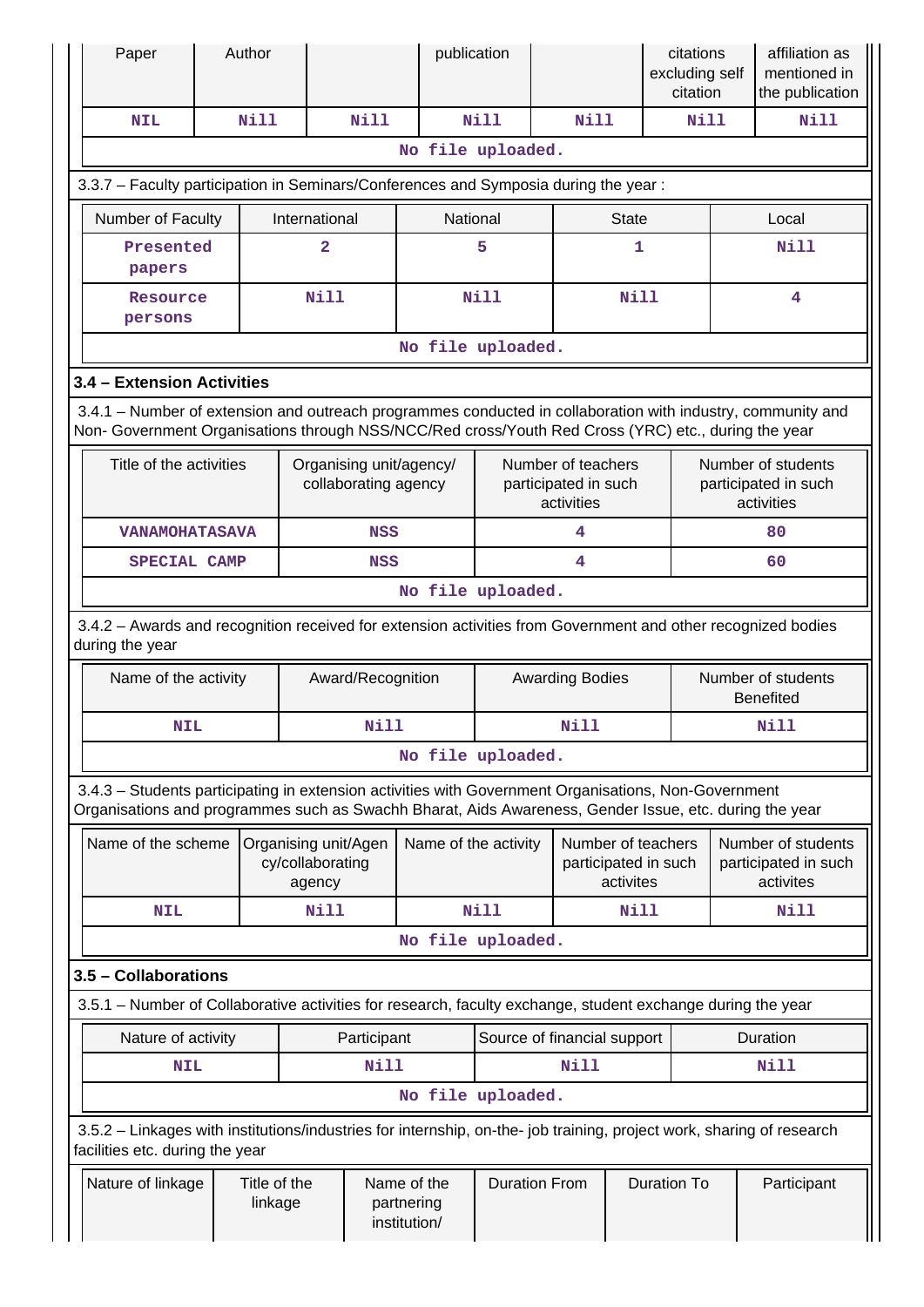|                                                                                             |                                                                                                                                                       |              | industry<br>/research lab<br>with contact<br>details |                    |                                |                    |  |                                                           |                                                |
|---------------------------------------------------------------------------------------------|-------------------------------------------------------------------------------------------------------------------------------------------------------|--------------|------------------------------------------------------|--------------------|--------------------------------|--------------------|--|-----------------------------------------------------------|------------------------------------------------|
| <b>NIL</b>                                                                                  |                                                                                                                                                       | N11          | Nill                                                 |                    |                                | Nill               |  | Nill                                                      | Nill                                           |
|                                                                                             |                                                                                                                                                       |              |                                                      | No file uploaded.  |                                |                    |  |                                                           |                                                |
|                                                                                             | 3.5.3 - MoUs signed with institutions of national, international importance, other universities, industries, corporate<br>houses etc. during the year |              |                                                      |                    |                                |                    |  |                                                           |                                                |
|                                                                                             | Organisation                                                                                                                                          |              |                                                      | Date of MoU signed |                                | Purpose/Activities |  | Number of<br>students/teachers<br>participated under MoUs |                                                |
| <b>NIL</b>                                                                                  |                                                                                                                                                       |              | Nill                                                 |                    |                                | <b>Nill</b>        |  |                                                           | <b>Nill</b>                                    |
|                                                                                             |                                                                                                                                                       |              |                                                      | No file uploaded.  |                                |                    |  |                                                           |                                                |
| <b>CRITERION IV - INFRASTRUCTURE AND LEARNING RESOURCES</b>                                 |                                                                                                                                                       |              |                                                      |                    |                                |                    |  |                                                           |                                                |
| 4.1 - Physical Facilities                                                                   |                                                                                                                                                       |              |                                                      |                    |                                |                    |  |                                                           |                                                |
| 4.1.1 - Budget allocation, excluding salary for infrastructure augmentation during the year |                                                                                                                                                       |              |                                                      |                    |                                |                    |  |                                                           |                                                |
| Budget allocated for infrastructure augmentation                                            |                                                                                                                                                       |              |                                                      |                    |                                |                    |  |                                                           | Budget utilized for infrastructure development |
|                                                                                             |                                                                                                                                                       | 2.25         |                                                      |                    |                                |                    |  | 2.25                                                      |                                                |
| 4.1.2 - Details of augmentation in infrastructure facilities during the year                |                                                                                                                                                       |              |                                                      |                    |                                |                    |  |                                                           |                                                |
|                                                                                             | <b>Facilities</b>                                                                                                                                     |              |                                                      |                    | <b>Existing or Newly Added</b> |                    |  |                                                           |                                                |
|                                                                                             |                                                                                                                                                       | Campus Area  |                                                      |                    | Existing                       |                    |  |                                                           |                                                |
|                                                                                             |                                                                                                                                                       | Class rooms  |                                                      |                    |                                |                    |  | Existing                                                  |                                                |
|                                                                                             |                                                                                                                                                       | Laboratories |                                                      |                    |                                | Existing           |  |                                                           |                                                |
|                                                                                             | Number of important equipments<br>purchased (Greater than 1-0 lakh)<br>during the current year                                                        |              |                                                      |                    | Newly Added                    |                    |  |                                                           |                                                |
|                                                                                             | Value of the equipment purchased<br>during the year (rs. in lakhs)                                                                                    |              |                                                      |                    | Newly Added                    |                    |  |                                                           |                                                |
|                                                                                             |                                                                                                                                                       |              |                                                      | No file uploaded.  |                                |                    |  |                                                           |                                                |
| 4.2 - Library as a Learning Resource                                                        |                                                                                                                                                       |              |                                                      |                    |                                |                    |  |                                                           |                                                |
| 4.2.1 - Library is automated {Integrated Library Management System (ILMS)}                  |                                                                                                                                                       |              |                                                      |                    |                                |                    |  |                                                           |                                                |
| Name of the ILMS<br>software                                                                |                                                                                                                                                       |              | Nature of automation (fully<br>or patially)          |                    |                                | Version            |  | Year of automation                                        |                                                |
| <b>NIL</b>                                                                                  |                                                                                                                                                       |              | Nill                                                 |                    |                                | Nill               |  |                                                           | 2021                                           |
| 4.2.2 - Library Services                                                                    |                                                                                                                                                       |              |                                                      |                    |                                |                    |  |                                                           |                                                |
| Library<br>Service Type                                                                     | Existing                                                                                                                                              |              |                                                      |                    | Newly Added                    |                    |  |                                                           | Total                                          |
| Text<br><b>Books</b>                                                                        | 14929                                                                                                                                                 |              | <b>Nill</b>                                          |                    | 5951                           | <b>Nill</b>        |  | 20880                                                     | <b>Nill</b>                                    |
| Reference<br><b>Books</b>                                                                   | 5666                                                                                                                                                  |              | <b>Nill</b>                                          |                    | 2834                           | <b>Nill</b>        |  | 8500                                                      | Nill                                           |
| Journals                                                                                    | 42                                                                                                                                                    |              | <b>Nill</b>                                          |                    | Nill                           | <b>Nill</b>        |  | 42                                                        | <b>Nill</b>                                    |
|                                                                                             |                                                                                                                                                       |              |                                                      | No file uploaded.  |                                |                    |  |                                                           |                                                |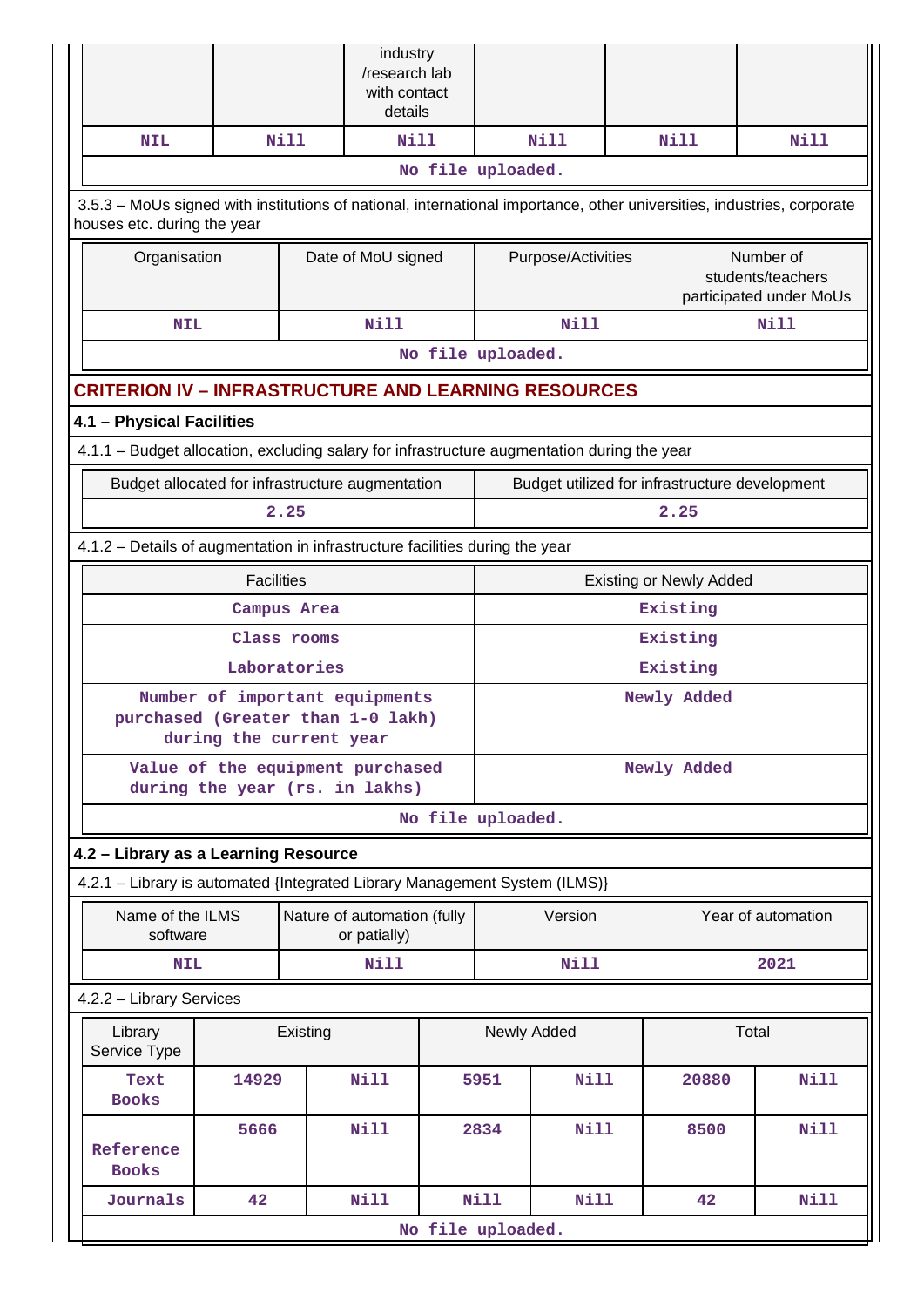4.2.3 – E-content developed by teachers such as: e-PG- Pathshala, CEC (under e-PG- Pathshala CEC (Under Graduate) SWAYAM other MOOCs platform NPTEL/NMEICT/any other Government initiatives & institutional (Learning Management System (LMS) etc Name of the Teacher  $\parallel$  Name of the Module Platform on which module is developed Date of launching econtent  **NIL Nill Nill Nill No file uploaded. 4.3 – IT Infrastructure** 4.3.1 – Technology Upgradation (overall)  $Type \mid Total Co$ mputers **Computer** Lab Internet Browsing centers **Computer Centers** Office Departme nts Available Bandwidt h (MBPS/ GBPS) **Others Existin g 43 1 1 1 1 1 0 2 0 Added 0 0 0 0 0 0 0 0 0 Total 43 1 1 1 1 1 0 2 0** 4.3.2 – Bandwidth available of internet connection in the Institution (Leased line) **2 MBPS/ GBPS** 4.3.3 – Facility for e-content Name of the e-content development facility Frovide the link of the videos and media centre and recording facility **NA** Nill **4.4 – Maintenance of Campus Infrastructure** 4.4.1 – Expenditure incurred on maintenance of physical facilities and academic support facilities, excluding salary component, during the year Assigned Budget on academic facilities Expenditure incurred on maintenance of academic facilities Assigned budget on physical facilities Expenditure incurredon maintenance of physical facilites 11 11 11.47 11.47 4.4.2 – Procedures and policies for maintaining and utilizing physical, academic and support facilities - laboratory, library, sports complex, computers, classrooms etc. (maximum 500 words) (information to be available in institutional Website, provide link) **The maintenance and utilization of college infrastructure is under the supervision of the Principal of the college along with the members of Planning and Development Sub Committee. The policies and procedures for maintaining and utilizing all the physical, academic and support facilitiesare decided by the Principal in consultation with the Conveners of concerned sub committees. Civil Maintenance: DDM College has a permanent boundary wall covering the entire campus ensuring its security. The Development Committee look after all the matters related to maintenance of buildings, sewage systems, washrooms, gardens and lawns in the college. The college has sanitary workers for cleaning the premises. Maintenance of purified drinking water systems: Purified drinking water systems have been installed in the administrative as well as academic buildings of the college and are cleaned and maintained by the respective**

**suppliers as and when required. Maintenance of Laboratory Equipment: The equipment and machineries in the departmental laboratories are maintained by**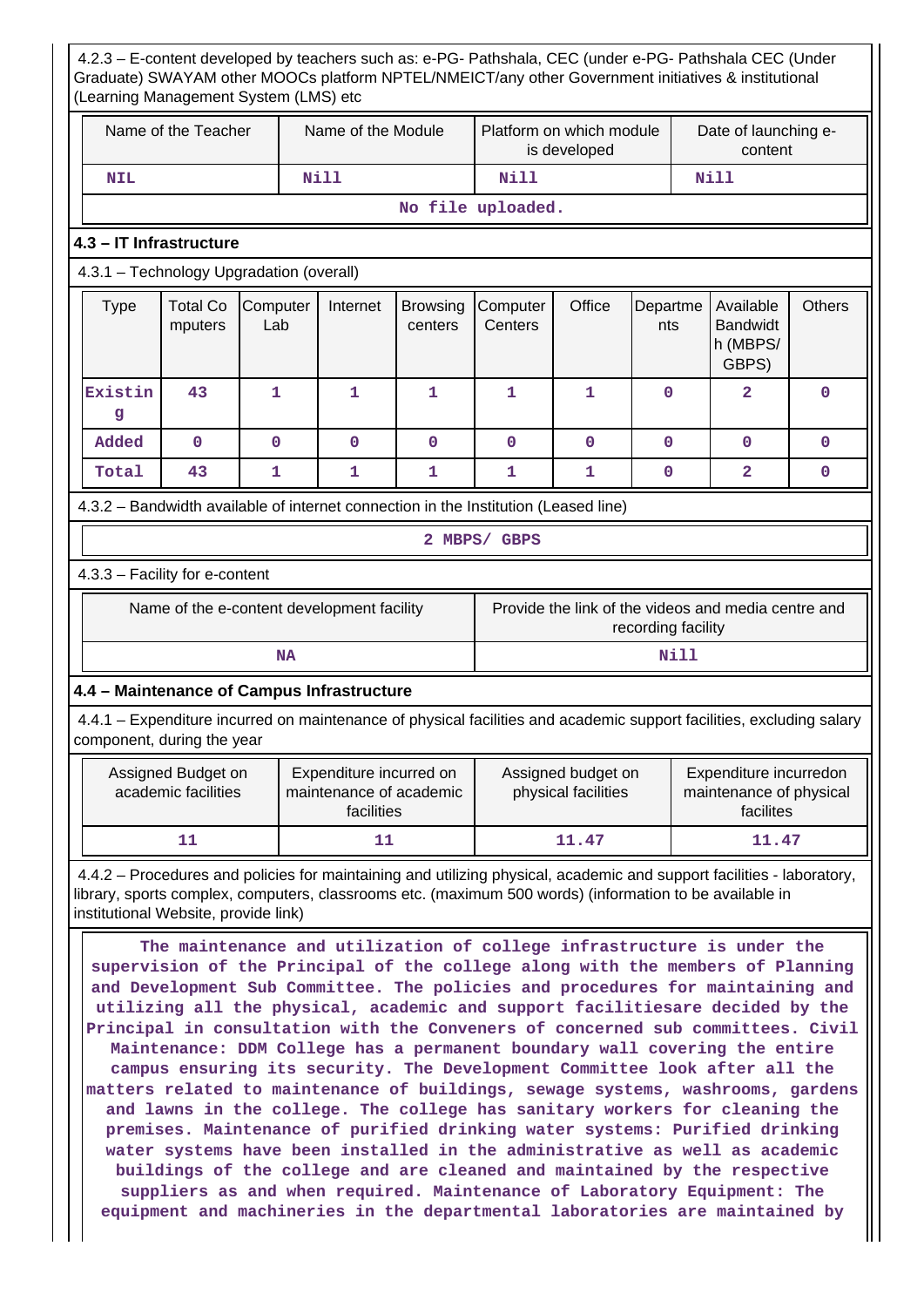**the Head of the Department with coordial support from the other faculty members. Maintenance of IT Infrastucture: The IT department is in charge of the maintenance of computers and internet connectivity, and procurement of hardware, software and related equipments. The college website is designed and maintained by IT department and hosted by NIC. Electrical Maintenance: The internal electric division of TSECL, Government of Tripura maintains electrical facilities in the colleges and when required. Library Maintenance: The library is headed by librarian. He is supported by a number of sorters, supporting staff. In addition to the above, staffs and attendants help the students for searching and lending of the books in the library. Security: The College has security guard on the entrance. During day and night security guards assure the safety of the campus. Moreover, extra security is provided by Tripura Police whenever asked for. Utilization of physical, academic and support facilities laboratory, library, sports complex, computers, classrooms etc.: The responsibility of proper use of college infrastructure lies with all stakeholders including faculty members, office staff and students. Good practices such as switching off lights and fans when not in use, keeping the campus clean, using dustbins and regularly emptying those, cleanliness drive in the college etc are encouraged among the students, teaching and non teaching staff of the college. Log books are maintained for using library services, laptop for ICT classes and Computer lab. Stock registers are maintained for science equipment, books, computers and other IT equipment, sports equipment**

**etc.**

<http://www.ddmctripura.edu.in/>

## **CRITERION V – STUDENT SUPPORT AND PROGRESSION**

#### **5.1 – Student Support**

5.1.1 – Scholarships and Financial Support

|                                         | Name/Title of the scheme        | Number of students | Amount in Rupees |
|-----------------------------------------|---------------------------------|--------------------|------------------|
| Financial Support<br>from institution   | <b>NIL</b>                      | Nill               | Nill             |
| Financial Support<br>from Other Sources |                                 |                    |                  |
| a) National                             | ST/SC/OBC<br><b>SCHOLARSHIP</b> | 1659               | 6445900          |
| b) International                        | <b>NIL</b>                      | Nill               | Nill             |
|                                         |                                 | No file uploaded.  |                  |

 5.1.2 – Number of capability enhancement and development schemes such as Soft skill development, Remedial coaching, Language lab, Bridge courses, Yoga, Meditation, Personal Counselling and Mentoring etc.,

| Name of the capability<br>enhancement scheme | Date of implemetation | Number of students<br>enrolled | Agencies involved |  |  |  |
|----------------------------------------------|-----------------------|--------------------------------|-------------------|--|--|--|
| <b>NIL</b>                                   | Nill                  |                                | Nill              |  |  |  |
| No file uploaded.                            |                       |                                |                   |  |  |  |

 5.1.3 – Students benefited by guidance for competitive examinations and career counselling offered by the institution during the year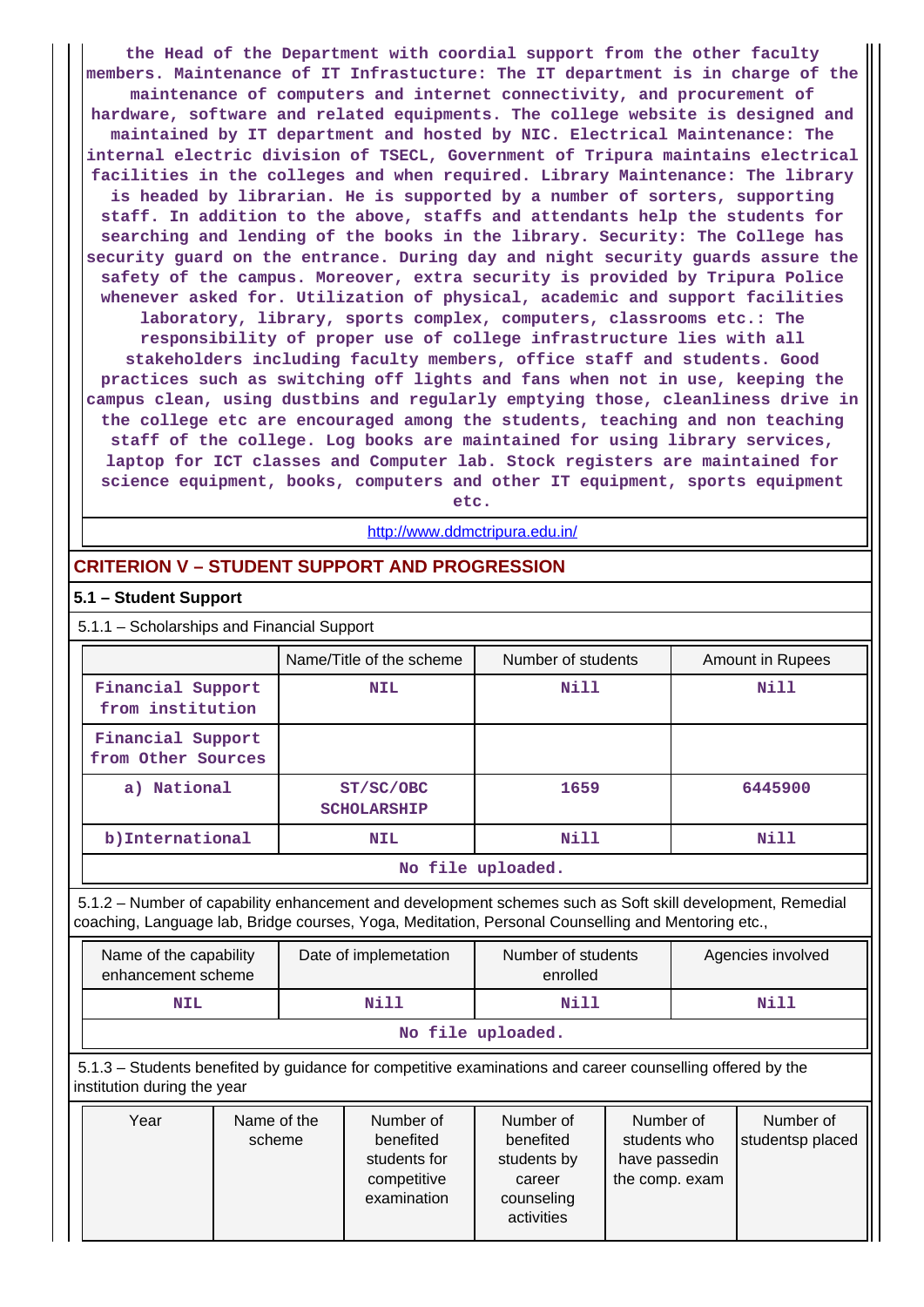|                                    | <b>NIL</b>                                                                                                                                                                             | <b>Nill</b>                  |                                   |                   | Nill                                                                             |  | Nill                                    | Nill                                |
|------------------------------------|----------------------------------------------------------------------------------------------------------------------------------------------------------------------------------------|------------------------------|-----------------------------------|-------------------|----------------------------------------------------------------------------------|--|-----------------------------------------|-------------------------------------|
|                                    |                                                                                                                                                                                        |                              |                                   | No file uploaded. |                                                                                  |  |                                         |                                     |
|                                    | 5.1.4 – Institutional mechanism for transparency, timely redressal of student grievances, Prevention of sexual<br>harassment and ragging cases during the year                         |                              |                                   |                   |                                                                                  |  |                                         |                                     |
|                                    | Total grievances received                                                                                                                                                              |                              |                                   |                   | Avg. number of days for grievance<br>Number of grievances redressed<br>redressal |  |                                         |                                     |
|                                    | Nill                                                                                                                                                                                   |                              |                                   | <b>Nill</b>       |                                                                                  |  |                                         | <b>Nill</b>                         |
| 5.2 - Student Progression          |                                                                                                                                                                                        |                              |                                   |                   |                                                                                  |  |                                         |                                     |
|                                    | 5.2.1 - Details of campus placement during the year                                                                                                                                    |                              |                                   |                   |                                                                                  |  |                                         |                                     |
|                                    | On campus                                                                                                                                                                              |                              |                                   |                   |                                                                                  |  | Off campus                              |                                     |
| Nameof<br>organizations<br>visited | Number of<br>students<br>participated                                                                                                                                                  | Number of<br>stduents placed |                                   |                   | Nameof<br>organizations<br>visited                                               |  | Number of<br>students<br>participated   | Number of<br>stduents placed        |
| <b>NIL</b>                         | N11                                                                                                                                                                                    | Nill                         |                                   |                   | Nill                                                                             |  | Nill                                    | Nill                                |
|                                    |                                                                                                                                                                                        |                              |                                   | No file uploaded. |                                                                                  |  |                                         |                                     |
|                                    | 5.2.2 - Student progression to higher education in percentage during the year                                                                                                          |                              |                                   |                   |                                                                                  |  |                                         |                                     |
| Year                               | Number of<br>students<br>enrolling into<br>higher education                                                                                                                            | Programme<br>graduated from  |                                   |                   | Depratment<br>graduated from                                                     |  | Name of<br>institution joined           | Name of<br>programme<br>admitted to |
| 2016                               | <b>Nill</b>                                                                                                                                                                            | Nill                         |                                   |                   | Nill                                                                             |  | Nill                                    | <b>Nill</b>                         |
|                                    |                                                                                                                                                                                        |                              | No file uploaded.                 |                   |                                                                                  |  |                                         |                                     |
|                                    |                                                                                                                                                                                        |                              |                                   |                   |                                                                                  |  |                                         |                                     |
|                                    | 5.2.3 - Students qualifying in state/ national/ international level examinations during the year<br>(eg:NET/SET/SLET/GATE/GMAT/CAT/GRE/TOFEL/Civil Services/State Government Services) |                              |                                   |                   |                                                                                  |  |                                         |                                     |
|                                    | Items                                                                                                                                                                                  |                              |                                   |                   |                                                                                  |  | Number of students selected/ qualifying |                                     |
|                                    | Nill                                                                                                                                                                                   |                              |                                   |                   |                                                                                  |  | Nill                                    |                                     |
|                                    |                                                                                                                                                                                        |                              |                                   | No file uploaded. |                                                                                  |  |                                         |                                     |
|                                    | 5.2.4 - Sports and cultural activities / competitions organised at the institution level during the year                                                                               |                              |                                   |                   |                                                                                  |  |                                         |                                     |
|                                    | Activity                                                                                                                                                                               |                              | Level                             |                   |                                                                                  |  | <b>Number of Participants</b>           |                                     |
|                                    | 1                                                                                                                                                                                      |                              |                                   | <b>LOCAL</b>      |                                                                                  |  |                                         | 60                                  |
|                                    |                                                                                                                                                                                        |                              |                                   | No file uploaded. |                                                                                  |  |                                         |                                     |
|                                    | 5.3 - Student Participation and Activities                                                                                                                                             |                              |                                   |                   |                                                                                  |  |                                         |                                     |
|                                    | 5.3.1 – Number of awards/medals for outstanding performance in sports/cultural activities at national/international<br>level (award for a team event should be counted as one)         |                              |                                   |                   |                                                                                  |  |                                         |                                     |
| Year                               | Name of the<br>award/medal                                                                                                                                                             | National/<br>Internaional    | Number of<br>awards for<br>Sports |                   | Number of<br>awards for<br>Cultural                                              |  | Student ID<br>number                    | Name of the<br>student              |
| <b>Nill</b>                        | <b>NIL</b>                                                                                                                                                                             | <b>Nill</b>                  |                                   | Nill              | Nill                                                                             |  | <b>Nill</b>                             | Nill                                |
|                                    |                                                                                                                                                                                        |                              |                                   | No file uploaded. |                                                                                  |  |                                         |                                     |
|                                    | 5.3.2 - Activity of Student Council & representation of students on academic & administrative bodies/committees of                                                                     |                              |                                   |                   |                                                                                  |  |                                         |                                     |
|                                    | the institution (maximum 500 words)<br>The college has a well organized means of engaging the students in various                                                                      |                              |                                   |                   |                                                                                  |  |                                         |                                     |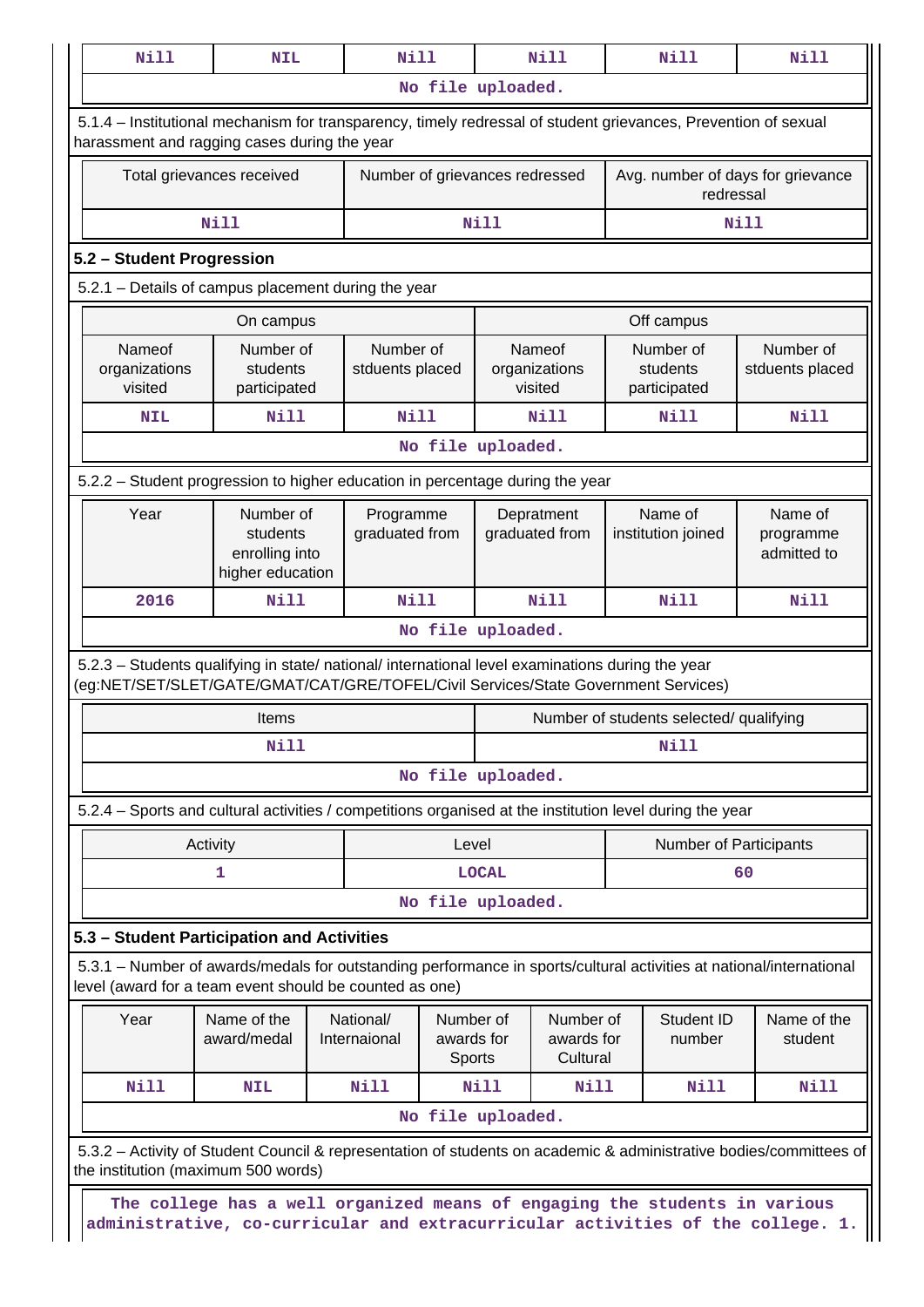**Administrative Activities: • The college students take part in various administrative activities of the college. With the semester system being introduced in the college, new students come for admission in the month of June-July. During this time the student volunteers from the student's council help in maintaining discipline in the college and aid the applicants in filling up the admission forms and admission process. • The college has a well structured elected body of Students' Union Council which is held as per the guidelines of the Directorate of Higher Education, Government of Tripura. The students take part in the election process and help in successful conduction of the election of the SUC. The students, through the students' union council take part in various activities of the college. 2. Co-curricular and Extracurricular Activities • The college students are encourage to take part in various Cocurricular and Extracurricular activities. The college has a well established NSS cell. Several students take part as volunteers of the NSS in the college. The NSS volunteers organized NSS Week every year where several activities are taken up like cleaning drive, books distribution and food distribution to the needy of the society in and around the college. • The college students also take part in various cultural activities of the college. The students actively participates during the celebration of national festivals, Independence Day and**

**Republic Day celebration, Freshers' Day celebration, Kokborok Day, Sarawati Puja celebration etc. • Besides this, the students through the SUC organizes**

**and actively participates in Inter College-Drama competition.**

#### **5.4 – Alumni Engagement**

5.4.1 – Whether the institution has registered Alumni Association?

 **No**

5.4.2 – No. of enrolled Alumni:

5.4.3 – Alumni contribution during the year (in Rupees) :

**0**

**0**

5.4.4 – Meetings/activities organized by Alumni Association :

 **The college has set up an alumni association. The alumni association of the college takes part in various activities of the college as per requirement. The alumni contribute significantly in the academic upliftment of the students as well as other development related to the college. The alumni take part in the extracurricular activities of the college like in cleanliness drive in association with the NSS unit of the college. The alumni association of the college also conducts special lecture on various topics for the betterment of the students. They also keep in contact with the college authority and help the college in various issues of the college, whenever required.**

### **CRITERION VI – GOVERNANCE, LEADERSHIP AND MANAGEMENT**

#### **6.1 – Institutional Vision and Leadership**

 6.1.1 – Mention two practices of decentralization and participative management during the last year (maximum 500 words)

 **Decentralization: Dasaratha Deb Memorial College has a mechanism for delegating authority and providing operational autonomy to all the various functionaries to work towards decentralized governance system. The Principal delegates all the academic and operational decisions based on policy to the various sub committees to fulfill the vision and mission of the institute. The various sub committees formulate common working procedures and entrust the implementation**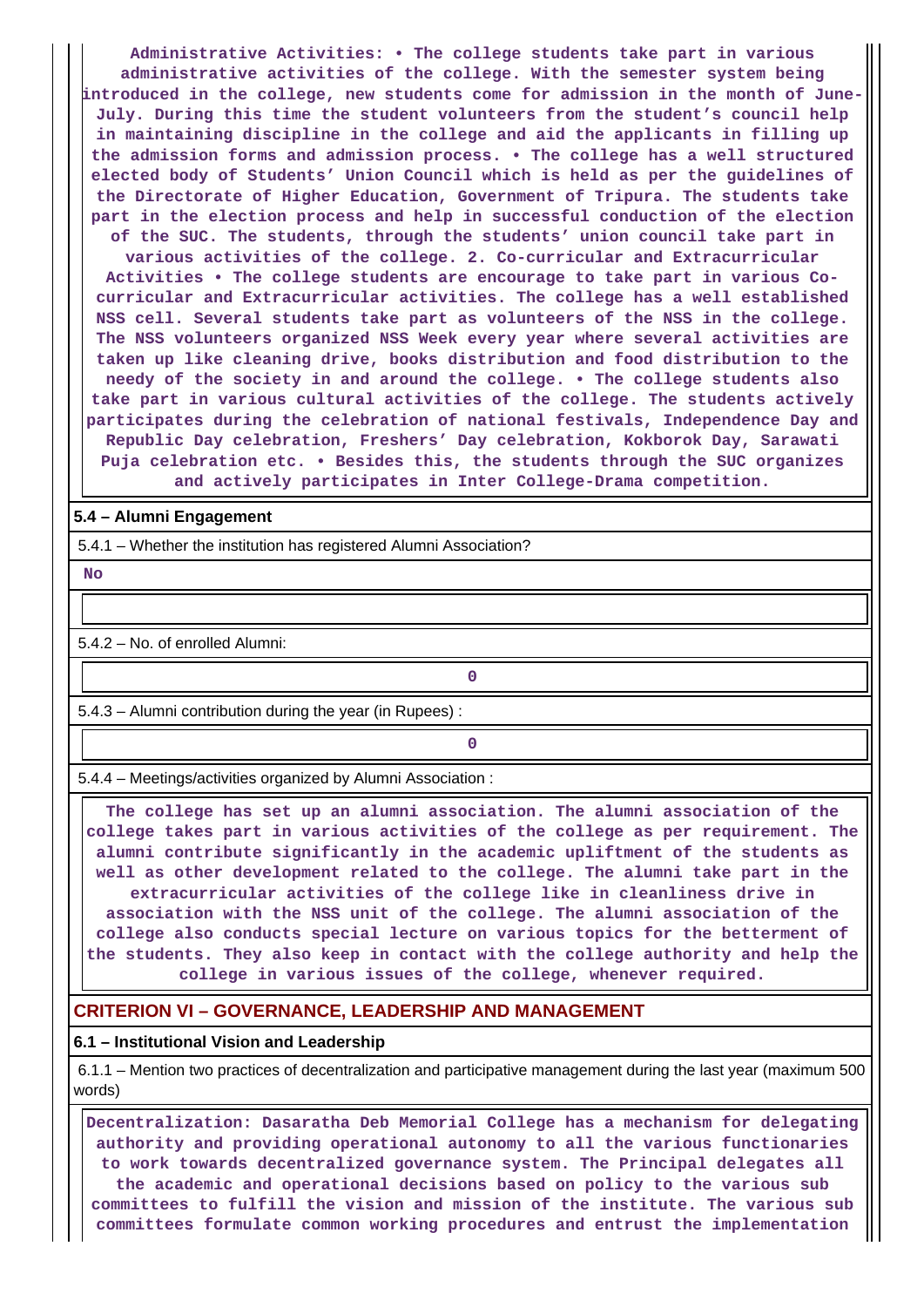**with the faculty members. Faculty members are involved in various subcommittees/cells and allowed to conduct various programmes for betterment of the students as well as college. They are encouraged to develop leadership skills by being in charge of various academic, co curricular and extracurricular activities. Dasaratha Deb Memorial college regularly encourages the students to join NSS unit of Dasaratha Deb Memorial College. Dasaratha Deb Memorial College NSS wing has been functional for a long while. The NSS volunteers are encouraged to participate in various extension activities of the college. NSS activities are conducted by programme officer of NSS unit. Under its banner, the college has a Red Ribbon Club, which is run in collaboration with Tripura State AIDS control society. The College has also a placement cell to assist the aspiring students in their career development and higher studies. The student grievances redressal cell of the institute addresses the students' grievances and accordingly redresses the issues, if any. The Antiragging committee stands for monitoring ragging free campus. It also stands for prevention and action against ragging cases, if arises. Students are empowered to play an active role in different programme organised by the college. To enhance the overall welfare of the students in general and academic interests in particular, a Students' Council is formed every year through as per guideline of Directorate of Higher Education, Government of Tripura. There is also a cultural committee in the college, which organise various programme regarding cultural activities. All concerned of DDMC are participate in these programmes time to time. All the concerned of the college are allowed to express themselves and give their valuable suggestions to improve the quality of the Institute. The Principal, faculty members and office staff are involved in governing of the policies and procedures, guidelines and rules regulations pertaining to admission, placement, discipline, grievance, counseling, training development, and library services etc., and effectively implementing the same to ensure smooth and systematic functioning of the institute. Regarding any issues of the college and programmes to be conducted by the institute all the faculty members meet, discuss, share their opinion and plan for the event. Faculty members are also involved in deciding academic activities and examinations to be conducted by the college as per guidelines of Tripura University as well as Directorate of Higher Education, Government of Tripura. At functional level, the faculty members participate for sharing the knowledge by discussing on the latest trends in technology during faculty meeting. Faculty members also involve in research work and write research papers for publishing and sharing their knowledge. All the activities like wise academic, administrative, planning etc. are**

| <b>No</b>                                                                                                             |                                                                                                                                                                                                                                                                                                                                                                                                                                         |  |  |  |  |  |  |
|-----------------------------------------------------------------------------------------------------------------------|-----------------------------------------------------------------------------------------------------------------------------------------------------------------------------------------------------------------------------------------------------------------------------------------------------------------------------------------------------------------------------------------------------------------------------------------|--|--|--|--|--|--|
| 6.2 - Strategy Development and Deployment                                                                             |                                                                                                                                                                                                                                                                                                                                                                                                                                         |  |  |  |  |  |  |
| 6.2.1 – Quality improvement strategies adopted by the institution for each of the following (with in 100 words each): |                                                                                                                                                                                                                                                                                                                                                                                                                                         |  |  |  |  |  |  |
| Strategy Type                                                                                                         | Details                                                                                                                                                                                                                                                                                                                                                                                                                                 |  |  |  |  |  |  |
| Human Resource Management                                                                                             | Management of human resource is done<br>in a democratic way. The students'<br>affairs are looked after and managed by<br>the Students' Council which is guided<br>by the Principal as the President of<br>Council. Members are elected annually<br>as per quidelines of Directorate of<br>Higher Education, Government of<br>Tripura In the Academic arena, the<br>Teachers' Council renders the<br>cooperation in various aspects from |  |  |  |  |  |  |

6.1.2 – Does the institution have a Management Information System (MIS)?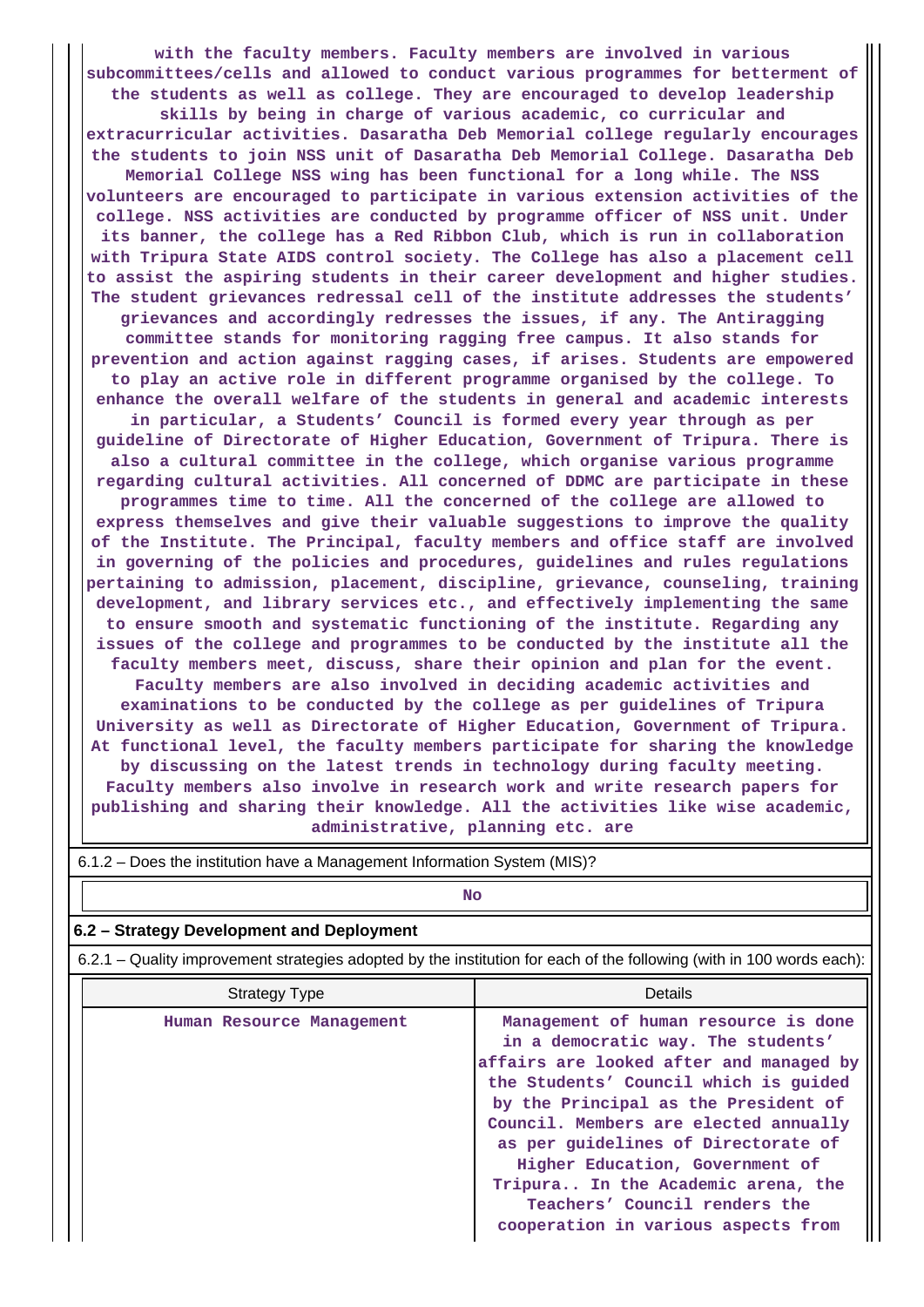|                                                               | time to time to the authority for<br>smooth functioning of the institution.<br>Grievance redressal cell, Anti sexual<br>Harassment cell are being constituted<br>for the betterment of the students.<br>There is a core committee in the<br>college comprising of the senior most<br>faculty members of the institution.                                                                                                                                                                                                                                    |
|---------------------------------------------------------------|-------------------------------------------------------------------------------------------------------------------------------------------------------------------------------------------------------------------------------------------------------------------------------------------------------------------------------------------------------------------------------------------------------------------------------------------------------------------------------------------------------------------------------------------------------------|
| Library, ICT and Physical<br>Infrastructure / Instrumentation | Apart from three old computers, three<br>new have been installed in the library<br>for automation. Library automation has<br>been done regarding information of<br>books and journals. Internet service is<br>provided at present to the teachers.<br>Latest books are purchased for the<br>students. Computers with internet<br>facility have been installed for the<br>students in the computer Lab.                                                                                                                                                      |
| Research and Development                                      | Maximum faculty members are<br>encouraged and kept updated for<br>applying in research grant projects.<br>Adequate infrastructural support such<br>as library, laboratory and reprographic<br>facilities are provided from the<br>college authorities. Institutional<br>support is provided in the autonomy of<br>the principal investigator. Timely<br>availability release of fund is<br>facilitated. Internet latest<br>technological facilities are ensured<br>for carrying out research work.<br>Constant encouragement is made for<br>submitting MRP. |
| Examination and Evaluation                                    | The respective departments of the<br>college conduct two sessional<br>examinations and evaluations and the<br>end semester examinations and<br>evaluation are conducted by Tripura<br>University. Teachers are judiciously<br>engaged in conducting the examinations<br>as well as evaluation of the papers<br>both in the college and in the<br>university respectively.                                                                                                                                                                                   |
| Teaching and Learning                                         | The faculty members of every<br>department are assembled at the<br>beginning of each academic session for<br>allocation of term wise syllabus,<br>assignments, tutorials etc. Different<br>departments of this institution<br>organize students' Seminar/ workshop on<br>recent trends of syllabus. Technology<br>enabled teaching learning process<br>through LCD projector and over head<br>projector is by the faculty members of<br>this institution. Field study, project<br>work is carried out by the different                                      |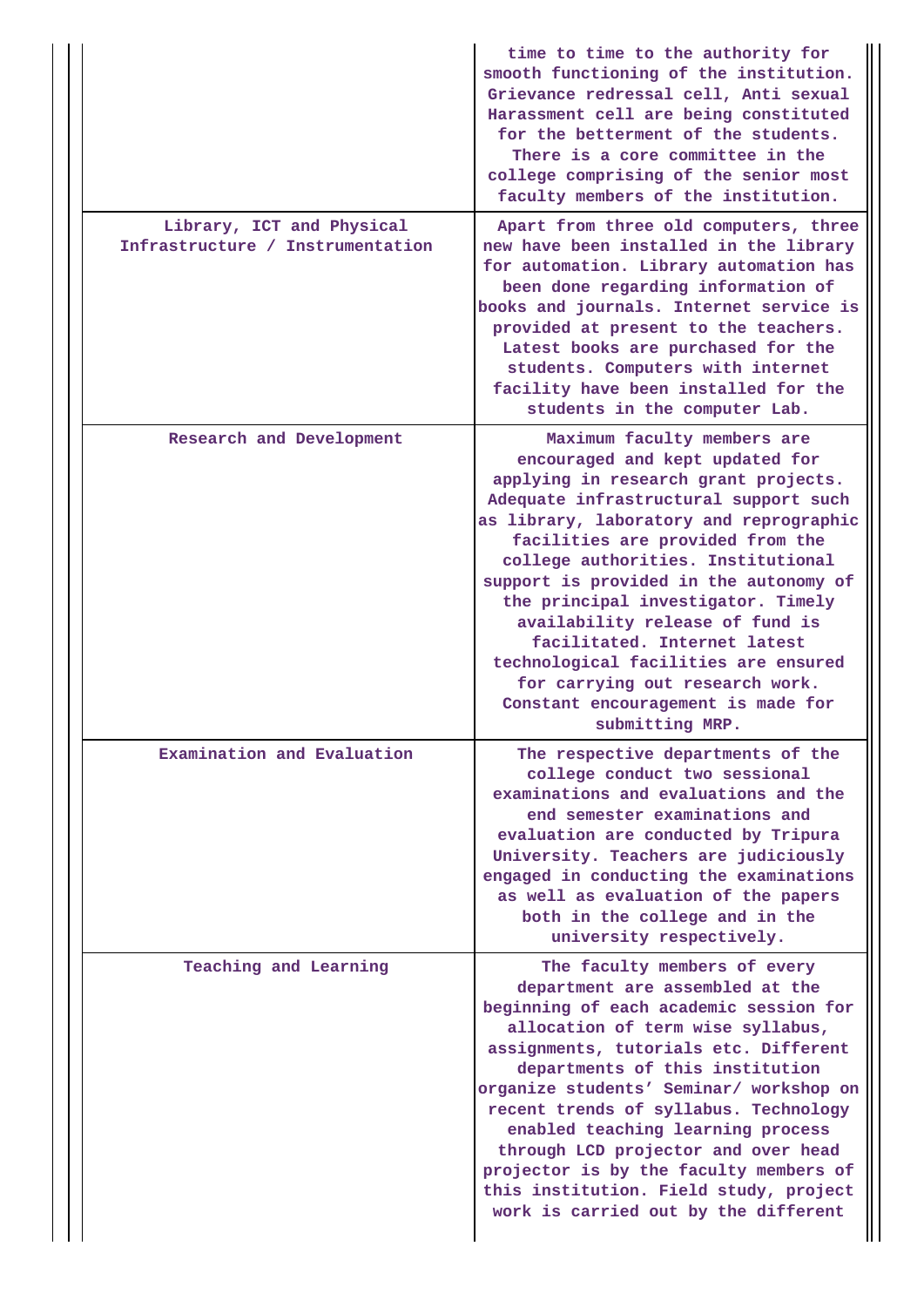|                                      | departments as per prescribed by the<br>Tripura University.                                                                                                                                                                                                                                                                                            |
|--------------------------------------|--------------------------------------------------------------------------------------------------------------------------------------------------------------------------------------------------------------------------------------------------------------------------------------------------------------------------------------------------------|
| Curriculum Development               | College follows the syllabus and<br>curriculum as per guideline of Tripura<br>University. Hence there is no scope for<br>internal curricular designing by the<br>college.                                                                                                                                                                              |
| Industry Interaction / Collaboration | Seminars and workshops are organized<br>in collaboration different agencies                                                                                                                                                                                                                                                                            |
| Admission of Students                | Admission of the students is done as<br>per the norms set by Tripura University<br>as well as Directorate of Higher<br>Education, Government of Tripura. The<br>admission process is done in the<br>college completely on the basis of<br>merits of the students and as per<br>guidelines of Department of Higher<br>Education, Government of Tripura. |

6.2.2 – Implementation of e-governance in areas of operations:

| E-governace area              | <b>Details</b>                                                                                                                                                                                                                                                                     |
|-------------------------------|------------------------------------------------------------------------------------------------------------------------------------------------------------------------------------------------------------------------------------------------------------------------------------|
| Planning and Development      | There is a Planning and Development<br>Committee with members from faculty to<br>assist with the planning and execution<br>of extension of the college, planning<br>for infrastructure. The Committee<br>discusses financial matters regarding<br>grants received and expenditure. |
| Administration                | The college tries its best to keep in<br>touch with latest tools to function the<br>administration in a systematic way. The<br>college has a partial Management<br>Information System. The college website<br>displays notices before admission, and<br>reports of recent eve      |
| Finance and Accounts          | The college keeps the records of<br>finance and accounts in computers for<br>transparent functioning of Finance and<br>Accounts department of the college.<br>This helps to increase the efficiency<br>of staff towards the transparency in<br>financial transactions.             |
| Student Admission and Support | The college has a separate admission<br>committee which looks after the<br>admission process of the college as per<br>the norms of DHE. The College uses<br>software for the admission purpose to<br>timely publish the merit list of the<br>applicants.                           |
| Examination                   | The College has the separate<br>Examination Sub Committee well equipped<br>with ICT tools necessary for<br>examination purpose. As per the<br>requirement of Examination, the college                                                                                              |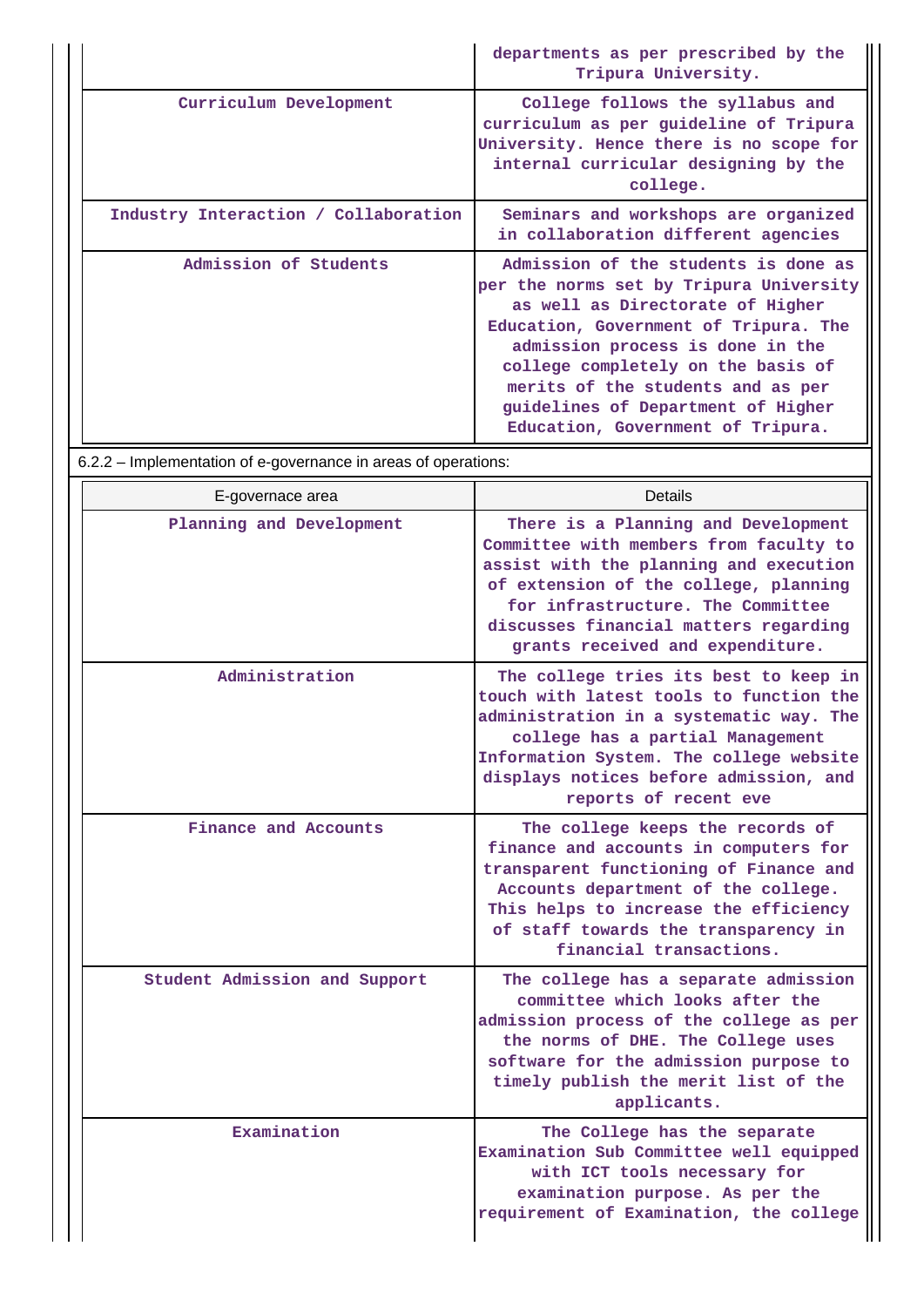### **such as Separate Desktop and Interne facility provides the necessary equipments.**

## **6.3 – Faculty Empowerment Strategies**

 6.3.1 – Teachers provided with financial support to attend conferences / workshops and towards membership fee of professional bodies during the year

| Year              | Name of Teacher | Name of conference/<br>workshop attended<br>for which financial<br>support provided | Name of the<br>professional body for<br>which membership<br>fee is provided | Amount of support |  |  |
|-------------------|-----------------|-------------------------------------------------------------------------------------|-----------------------------------------------------------------------------|-------------------|--|--|
| Nill              | <b>NIL</b>      | Nill                                                                                | Nill                                                                        | Nill              |  |  |
| No file uploaded. |                 |                                                                                     |                                                                             |                   |  |  |

 6.3.2 – Number of professional development / administrative training programmes organized by the College for teaching and non teaching staff during the year

| Year | Title of the<br>professional<br>development<br>programme<br>organised for<br>teaching staff | Title of the<br>administrative<br>training<br>programme<br>organised for<br>non-teaching<br>staff | From date | To Date | Number of<br>participants<br>(Teaching<br>staff) | Number of<br>participants<br>(non-teaching<br>staff) |  |  |  |  |
|------|---------------------------------------------------------------------------------------------|---------------------------------------------------------------------------------------------------|-----------|---------|--------------------------------------------------|------------------------------------------------------|--|--|--|--|
| Nill | <b>NIL</b>                                                                                  | Nill                                                                                              | Nill      | Nill    | Nill                                             | Nill                                                 |  |  |  |  |
|      | - - -                                                                                       |                                                                                                   |           |         |                                                  |                                                      |  |  |  |  |

**No file uploaded.**

 6.3.3 – No. of teachers attending professional development programmes, viz., Orientation Programme, Refresher Course, Short Term Course, Faculty Development Programmes during the year

| Title of the<br>professional<br>development<br>programme | Number of teachers<br>who attended | From Date  | To date    | <b>Duration</b> |
|----------------------------------------------------------|------------------------------------|------------|------------|-----------------|
| Orientation<br>Programme                                 |                                    | 15/06/2015 | 11/07/2015 | 28              |
| Orientation<br>Programme                                 |                                    | 05/10/2015 | 30/10/2015 | 28              |
| Refresher<br>Course                                      |                                    | 08/03/2016 | 23/03/2016 | 16              |

#### **No file uploaded.**

6.3.4 – Faculty and Staff recruitment (no. for permanent recruitment):

|                        | Teaching | Non-teaching |                  |  |  |
|------------------------|----------|--------------|------------------|--|--|
| Full Time<br>Permanent |          | Permanent    | <b>Full Time</b> |  |  |
| Nill                   | Nill     | <b>Nill</b>  | Nill             |  |  |

6.3.5 – Welfare schemes for

| Teaching                                 | Non-teaching                             | <b>Students</b>                                                                                                         |  |  |
|------------------------------------------|------------------------------------------|-------------------------------------------------------------------------------------------------------------------------|--|--|
| As per rules of<br>Government of Tripura | As per rules of<br>Government of Tripura | Scholarships are<br>provided to students as<br>per government norms.<br>There is a students<br>welfare sub committee in |  |  |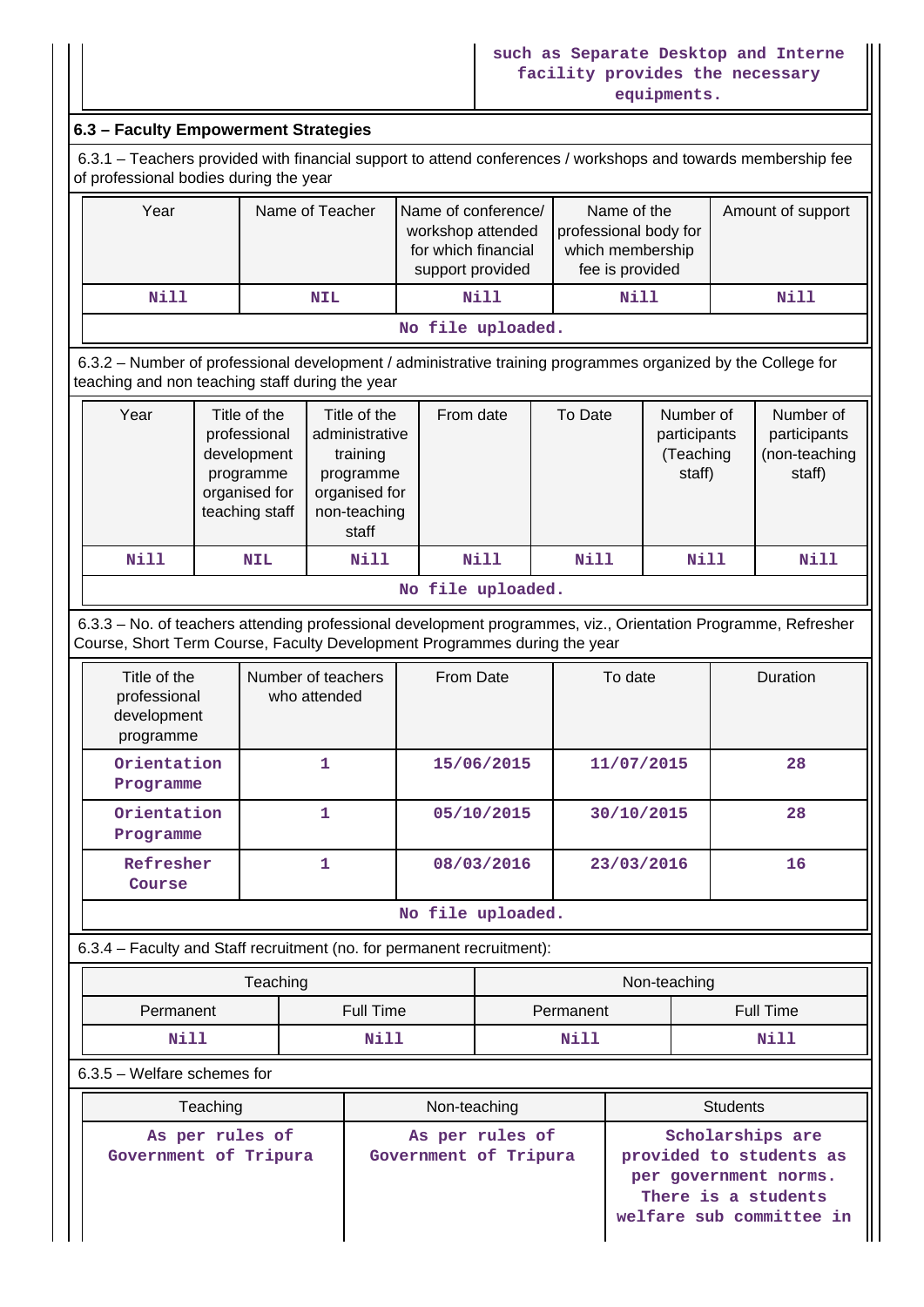|                                                                                                                                                                                                                                                                                                                                                                                                                                                                                                                                                                                               |           |                               |           | the college to provide<br>suggestion to the<br>students. |  |  |  |  |
|-----------------------------------------------------------------------------------------------------------------------------------------------------------------------------------------------------------------------------------------------------------------------------------------------------------------------------------------------------------------------------------------------------------------------------------------------------------------------------------------------------------------------------------------------------------------------------------------------|-----------|-------------------------------|-----------|----------------------------------------------------------|--|--|--|--|
| 6.4 - Financial Management and Resource Mobilization                                                                                                                                                                                                                                                                                                                                                                                                                                                                                                                                          |           |                               |           |                                                          |  |  |  |  |
| 6.4.1 - Institution conducts internal and external financial audits regularly (with in 100 words each)                                                                                                                                                                                                                                                                                                                                                                                                                                                                                        |           |                               |           |                                                          |  |  |  |  |
| The college keeps the records of finance and accounts in computers for<br>transparent functioning of Finance and Accounts department of the college.<br>Store and library verification is done at regular intervals. Departments<br>maintain stock registers of laboratory equipments and chemicals. Library<br>registers of Departmental Library are maintained by the Head/In charge of the<br>departments. External audit as desired by AG is done at regular intervals.<br>6.4.2 - Funds / Grants received from management, non-government bodies, individuals, philanthropies during the |           |                               |           |                                                          |  |  |  |  |
| year(not covered in Criterion III)                                                                                                                                                                                                                                                                                                                                                                                                                                                                                                                                                            |           |                               |           |                                                          |  |  |  |  |
| Name of the non government<br>funding agencies /individuals                                                                                                                                                                                                                                                                                                                                                                                                                                                                                                                                   |           | Funds/ Grnats received in Rs. |           | Purpose                                                  |  |  |  |  |
| <b>NIL</b>                                                                                                                                                                                                                                                                                                                                                                                                                                                                                                                                                                                    |           | <b>Nill</b>                   |           | Nill                                                     |  |  |  |  |
|                                                                                                                                                                                                                                                                                                                                                                                                                                                                                                                                                                                               |           | No file uploaded.             |           |                                                          |  |  |  |  |
| 6.4.3 - Total corpus fund generated                                                                                                                                                                                                                                                                                                                                                                                                                                                                                                                                                           |           |                               |           |                                                          |  |  |  |  |
|                                                                                                                                                                                                                                                                                                                                                                                                                                                                                                                                                                                               |           | 0                             |           |                                                          |  |  |  |  |
| 6.5 - Internal Quality Assurance System                                                                                                                                                                                                                                                                                                                                                                                                                                                                                                                                                       |           |                               |           |                                                          |  |  |  |  |
| 6.5.1 - Whether Academic and Administrative Audit (AAA) has been done?                                                                                                                                                                                                                                                                                                                                                                                                                                                                                                                        |           |                               |           |                                                          |  |  |  |  |
| <b>Audit Type</b>                                                                                                                                                                                                                                                                                                                                                                                                                                                                                                                                                                             |           | External                      |           | Internal                                                 |  |  |  |  |
|                                                                                                                                                                                                                                                                                                                                                                                                                                                                                                                                                                                               | Yes/No    | Agency                        | Yes/No    | Authority                                                |  |  |  |  |
| Academic                                                                                                                                                                                                                                                                                                                                                                                                                                                                                                                                                                                      | <b>No</b> | Nill                          | No        | Nill                                                     |  |  |  |  |
| Administrative                                                                                                                                                                                                                                                                                                                                                                                                                                                                                                                                                                                | <b>No</b> | Nill                          | <b>No</b> | Nill                                                     |  |  |  |  |

6.5.2 – Activities and support from the Parent – Teacher Association (at least three)

## **NIL**

6.5.3 – Development programmes for support staff (at least three)

# **NIL**

6.5.4 – Post Accreditation initiative(s) (mention at least three)

 **1. Initiatives were taken to take classes using ICT. 2. Propose to introduce Bio-Science honours courses. 3. Constructed cricket concrete pitch for the students**

6.5.5 – Internal Quality Assurance System Details

|                                                                  | a) Submission of Data for AISHE portal |                            | Yes                  |             |                           |  |  |
|------------------------------------------------------------------|----------------------------------------|----------------------------|----------------------|-------------|---------------------------|--|--|
|                                                                  | b) Participation in NIRF               |                            | <b>No</b>            |             |                           |  |  |
|                                                                  | c)ISO certification                    |                            | <b>No</b>            |             |                           |  |  |
|                                                                  | d)NBA or any other quality audit       |                            | <b>No</b>            |             |                           |  |  |
| 6.5.6 - Number of Quality Initiatives undertaken during the year |                                        |                            |                      |             |                           |  |  |
| Year                                                             | Name of quality<br>initiative by IQAC  | Date of<br>conducting IQAC | <b>Duration From</b> | Duration To | Number of<br>participants |  |  |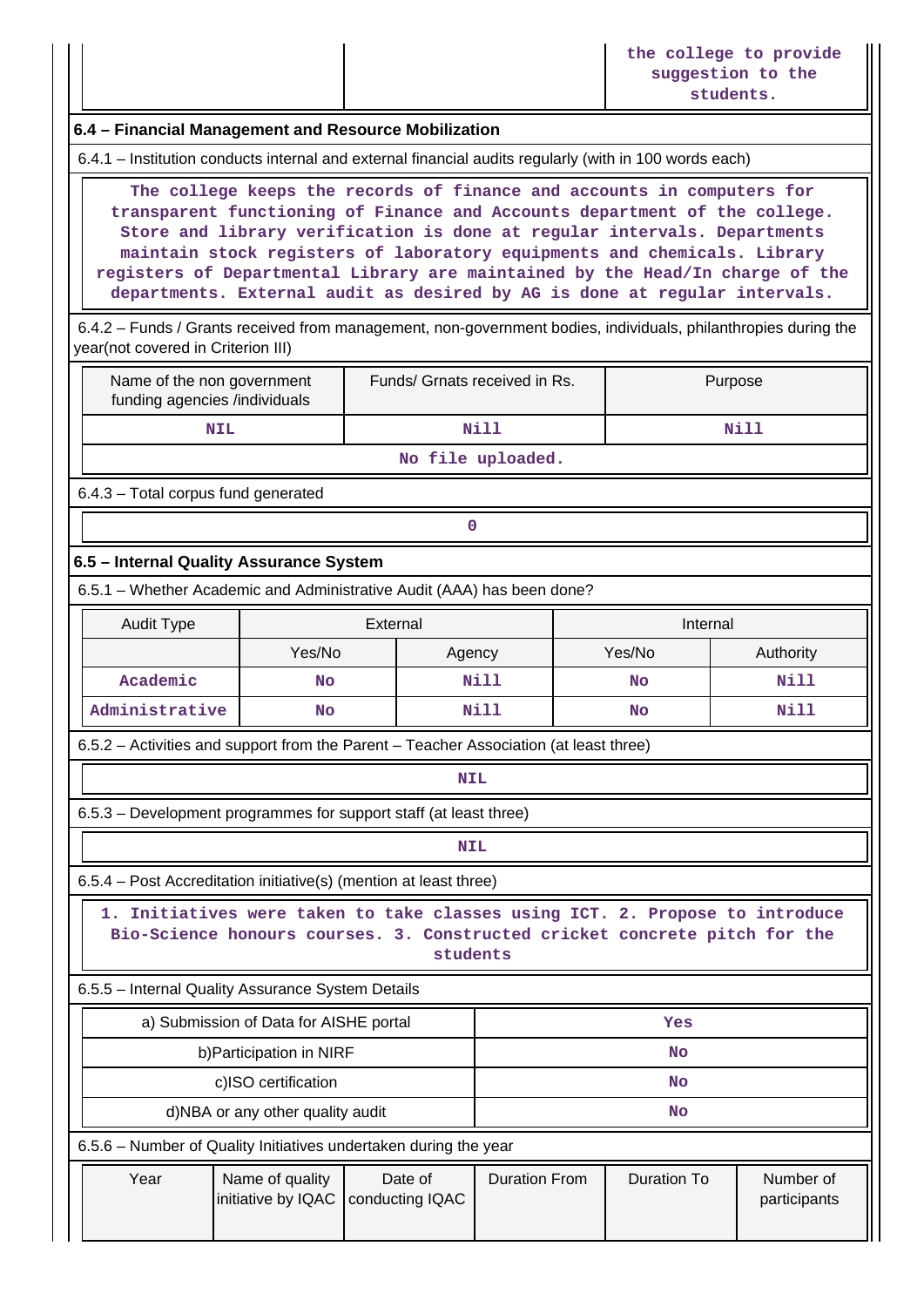|                                                       | Nill                                                                                                                                                                                                                                                                                                                                                                                                                                                                                                                           |             | <b>NIL</b>                                                                                        |                      | Nill                | <b>Nill</b>                                                                                       |                    |                                                     | <b>Nill</b>             | Nill                                                                                                        |  |
|-------------------------------------------------------|--------------------------------------------------------------------------------------------------------------------------------------------------------------------------------------------------------------------------------------------------------------------------------------------------------------------------------------------------------------------------------------------------------------------------------------------------------------------------------------------------------------------------------|-------------|---------------------------------------------------------------------------------------------------|----------------------|---------------------|---------------------------------------------------------------------------------------------------|--------------------|-----------------------------------------------------|-------------------------|-------------------------------------------------------------------------------------------------------------|--|
|                                                       |                                                                                                                                                                                                                                                                                                                                                                                                                                                                                                                                |             |                                                                                                   |                      |                     | No file uploaded.                                                                                 |                    |                                                     |                         |                                                                                                             |  |
|                                                       | <b>CRITERION VII – INSTITUTIONAL VALUES AND BEST PRACTICES</b>                                                                                                                                                                                                                                                                                                                                                                                                                                                                 |             |                                                                                                   |                      |                     |                                                                                                   |                    |                                                     |                         |                                                                                                             |  |
|                                                       | 7.1 – Institutional Values and Social Responsibilities                                                                                                                                                                                                                                                                                                                                                                                                                                                                         |             |                                                                                                   |                      |                     |                                                                                                   |                    |                                                     |                         |                                                                                                             |  |
| year)                                                 |                                                                                                                                                                                                                                                                                                                                                                                                                                                                                                                                |             |                                                                                                   |                      |                     |                                                                                                   |                    |                                                     |                         | 7.1.1 – Gender Equity (Number of gender equity promotion programmes organized by the institution during the |  |
| Title of the<br>Period from<br>Period To<br>programme |                                                                                                                                                                                                                                                                                                                                                                                                                                                                                                                                |             |                                                                                                   |                      |                     |                                                                                                   |                    |                                                     | Number of Participants  |                                                                                                             |  |
|                                                       |                                                                                                                                                                                                                                                                                                                                                                                                                                                                                                                                |             |                                                                                                   |                      |                     |                                                                                                   |                    | Female                                              |                         | Male                                                                                                        |  |
|                                                       | <b>NIL</b>                                                                                                                                                                                                                                                                                                                                                                                                                                                                                                                     |             | <b>Nill</b>                                                                                       |                      |                     | Nill                                                                                              |                    | Nill                                                |                         | Nill                                                                                                        |  |
|                                                       |                                                                                                                                                                                                                                                                                                                                                                                                                                                                                                                                |             |                                                                                                   |                      |                     | 7.1.2 - Environmental Consciousness and Sustainability/Alternate Energy initiatives such as:      |                    |                                                     |                         |                                                                                                             |  |
|                                                       |                                                                                                                                                                                                                                                                                                                                                                                                                                                                                                                                |             |                                                                                                   |                      |                     | Percentage of power requirement of the University met by the renewable energy sources             |                    |                                                     |                         |                                                                                                             |  |
|                                                       | premises. 2. Time to time wastes and collection of waste from the college by<br>the authorized agencies of Govt. (KMB). 3. Plastic and polybags free campus :-<br>Use of paper cup in place of plastic tea cup I the college canteen. 4. Regular<br>basis of nursing of plantation trees in the college campus. 5. Regular basis of<br>cleaning of sweeping the class rooms and laboratories. 6. Energy conservation<br>to reduce the consumption of electricity. 7. Installation of LED lights for<br>conservation of energy. |             |                                                                                                   |                      |                     |                                                                                                   |                    |                                                     |                         |                                                                                                             |  |
|                                                       | 7.1.3 - Differently abled (Divyangjan) friendliness                                                                                                                                                                                                                                                                                                                                                                                                                                                                            |             |                                                                                                   |                      |                     |                                                                                                   |                    |                                                     |                         |                                                                                                             |  |
|                                                       | Item facilities                                                                                                                                                                                                                                                                                                                                                                                                                                                                                                                |             |                                                                                                   |                      | Yes/No              |                                                                                                   |                    |                                                     | Number of beneficiaries |                                                                                                             |  |
|                                                       | Physical facilities                                                                                                                                                                                                                                                                                                                                                                                                                                                                                                            |             |                                                                                                   |                      |                     | Yes                                                                                               | 1                  |                                                     |                         |                                                                                                             |  |
|                                                       | Ramp/Rails                                                                                                                                                                                                                                                                                                                                                                                                                                                                                                                     |             |                                                                                                   |                      |                     | Yes                                                                                               |                    | 1                                                   |                         |                                                                                                             |  |
|                                                       | <b>Rest Rooms</b>                                                                                                                                                                                                                                                                                                                                                                                                                                                                                                              |             |                                                                                                   |                      |                     | Yes                                                                                               |                    |                                                     | 1                       |                                                                                                             |  |
|                                                       | 7.1.4 – Inclusion and Situatedness                                                                                                                                                                                                                                                                                                                                                                                                                                                                                             |             |                                                                                                   |                      |                     |                                                                                                   |                    |                                                     |                         |                                                                                                             |  |
| Year                                                  | Number of<br>initiatives to<br>address<br>locational<br>advantages<br>and disadva<br>ntages                                                                                                                                                                                                                                                                                                                                                                                                                                    |             | Number of<br>initiatives<br>taken to<br>engage with<br>and<br>contribute to<br>local<br>community |                      | Date                | Duration                                                                                          |                    | Name of<br><b>Issues</b><br>initiative<br>addressed |                         | Number of<br>participating<br>students<br>and staff                                                         |  |
| 2016                                                  |                                                                                                                                                                                                                                                                                                                                                                                                                                                                                                                                | <b>Nill</b> | <b>Nill</b>                                                                                       |                      | Nill                | Nill                                                                                              |                    | Nill                                                | Nill                    | <b>Nill</b>                                                                                                 |  |
|                                                       |                                                                                                                                                                                                                                                                                                                                                                                                                                                                                                                                |             |                                                                                                   |                      |                     | View File                                                                                         |                    |                                                     |                         |                                                                                                             |  |
|                                                       |                                                                                                                                                                                                                                                                                                                                                                                                                                                                                                                                |             |                                                                                                   |                      |                     | 7.1.5 - Human Values and Professional Ethics Code of conduct (handbooks) for various stakeholders |                    |                                                     |                         |                                                                                                             |  |
|                                                       | <b>Title</b>                                                                                                                                                                                                                                                                                                                                                                                                                                                                                                                   |             |                                                                                                   |                      | Date of publication |                                                                                                   |                    |                                                     |                         | Follow up(max 100 words)                                                                                    |  |
| <b>NIL</b>                                            |                                                                                                                                                                                                                                                                                                                                                                                                                                                                                                                                |             |                                                                                                   |                      | Nill                |                                                                                                   |                    |                                                     | Nil                     |                                                                                                             |  |
|                                                       |                                                                                                                                                                                                                                                                                                                                                                                                                                                                                                                                |             |                                                                                                   |                      |                     | 7.1.6 - Activities conducted for promotion of universal Values and Ethics                         |                    |                                                     |                         |                                                                                                             |  |
|                                                       | Activity                                                                                                                                                                                                                                                                                                                                                                                                                                                                                                                       |             |                                                                                                   | <b>Duration From</b> |                     |                                                                                                   | <b>Duration To</b> |                                                     |                         | Number of participants                                                                                      |  |
|                                                       | Teachers day<br>Celebration                                                                                                                                                                                                                                                                                                                                                                                                                                                                                                    |             |                                                                                                   | 05/09/2015           |                     |                                                                                                   | 05/09/2015         |                                                     |                         | 300                                                                                                         |  |
|                                                       |                                                                                                                                                                                                                                                                                                                                                                                                                                                                                                                                |             |                                                                                                   |                      |                     | No file uploaded.                                                                                 |                    |                                                     |                         |                                                                                                             |  |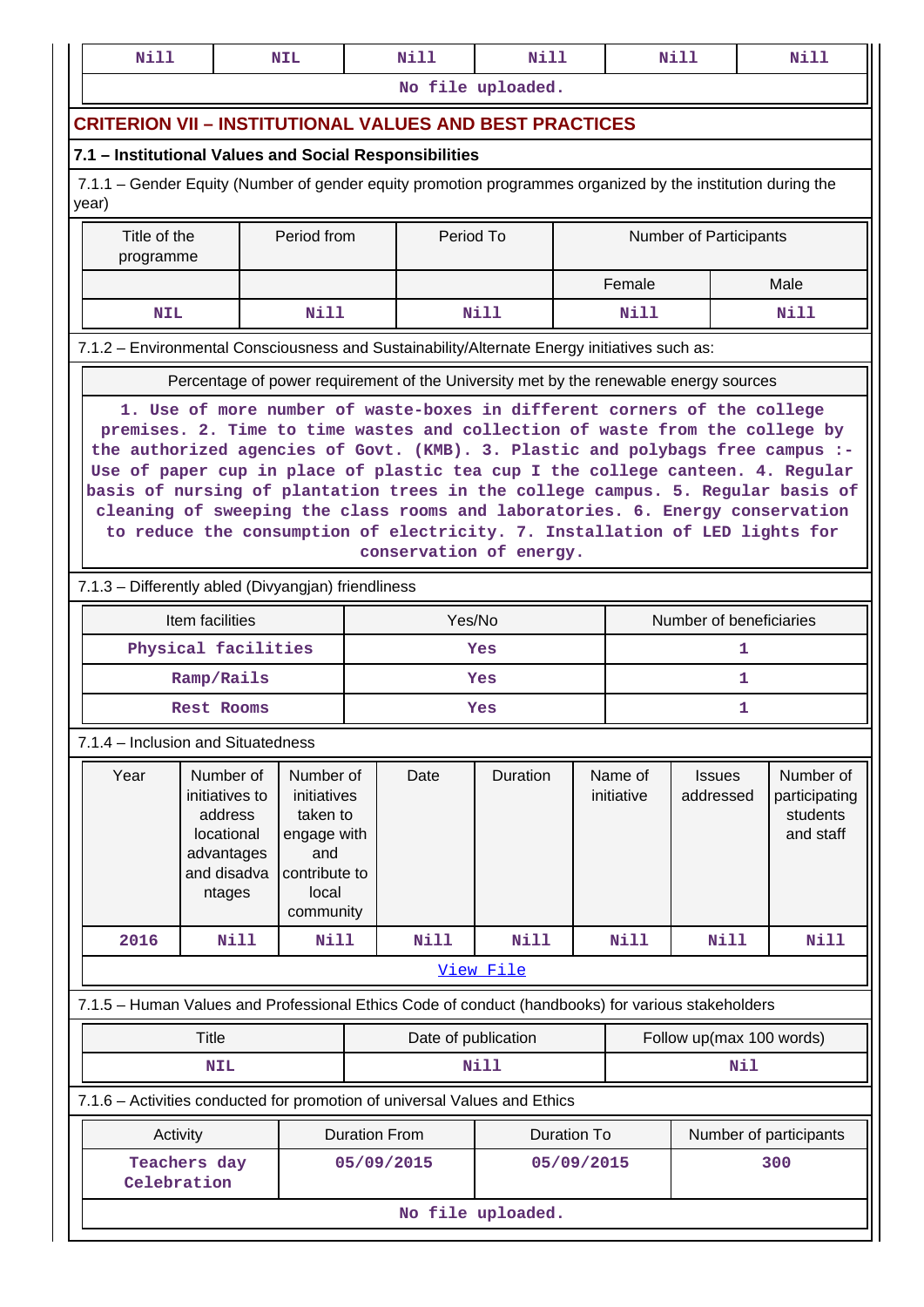7.1.7 – Initiatives taken by the institution to make the campus eco-friendly (at least five)

 **1. Rain water Harvesting. 2. Plantation and plant protection activities. 3. Use of labelled recycling bins. 4. Reduced consumption of electricity by changing traditional bulbs to CFL. 5. Use of water saving devices in toilets and tubs .**

### **7.2 – Best Practices**

7.2.1 – Describe at least two institutional best practices

 **Practice I: 1.Title of the Practice: To generate atmosphere for Research and Development 2. Goal: The main objective of this best practice is to generate a research environment inside the college campus. All the young faculty members are motivated by senior teachers as well as also by the authority to get involved with research related activities. 3. Context: In spite of different obstructions there is a healthy competitive environment among the teachers of Dasaratha Deb Memorial College. Faculty members of various departments are also keen to publish their research works in various national/international journals as well as books from various leading publication Houses. Moreover, teachers are engaged in minor research projects funded by UGC. 4. The Practice: i) Senior teachers and authority motivate young teachers to approach to various funding agencies for major and minor research proposals as well as also for seminar/workshops. ii) All faculties are always interested in surfing different journals through Google, archive and INFLIBNET regularly. iii) There is a constant thrust to improve the arena of knowledge and to widen the ideas through the mode of interactions among eminent researchers, experts in pioneering research fields during workshops and special lecture sessions. 5. Evidences of Success: In the last one year, faculty members of this college worked hard to create opportunity to carry out research works. The faculty members of Science and Arts departments are pursuing their research activities and published many papers in reputed International and National Journals. Many books and chapters of books were published with ISBN No. by our faculty members of this college. 6. Problems encountered and resources required: • Insufficient e-resources (online journals) • Lack of advanced level equipment's for some departments • Inadequate supporting Practice II: 1. Title of the Practice: To Undertake Student Welfare Measures 2. Goal: The goal of Dasaratha Deb Memorial College is not only to motivate the students in pursing their career but also to create awareness among them regarding health and hygiene, the environmental issues and the fast changing world so that they can grow up as healthy and competent. 3. Context: The College is a grown-up institution covering the voyage of 36 golden years and is playing a pivotal role in disseminating higher education among the state. But under the context of the competitive and challenging world, the college feels the responsibility to come up with more welfare measures for the students so that they can bloom with all their inner and hidden capabilities. 4. The Practice: i) Organizing invited talks, workshops, lectures awareness programs have become regular activities of the college. ii) Faculties and NSS Units, have taken proper initiatives in organizing such programs. 5. Evidences of Success: In the last one year, faculty members in association with other organizations arranged a number of programs which are listed below: 1. The students of NSS unit celebrated Vanamohotsav on 29th july, 2015. 100 no of saplings were planted. Students were encouraged to plant at least one tree in their house or adjoining areas. The programme was a successful one from the view of its theme and importance. ii) Road Safety Week was observed, the students attended National Youth Day (Rally), National Girl Child Day (Rally and Seminar). iii) Blood Donation : Camp in DDM College Campus was organized by NSS Unit of the College in association with TSBTC, Agartala on 3 August, 2015. Total 35 nos of students and faculty members donated blood in the camp. iv) DDM College NSS Unit has successfully completed the Special Camping programme which was held from 29.07.2015 to 4.08.2015 ACTIVITY REPORT OF NSS SPECIAL CAMP 2015 29.07.2015**